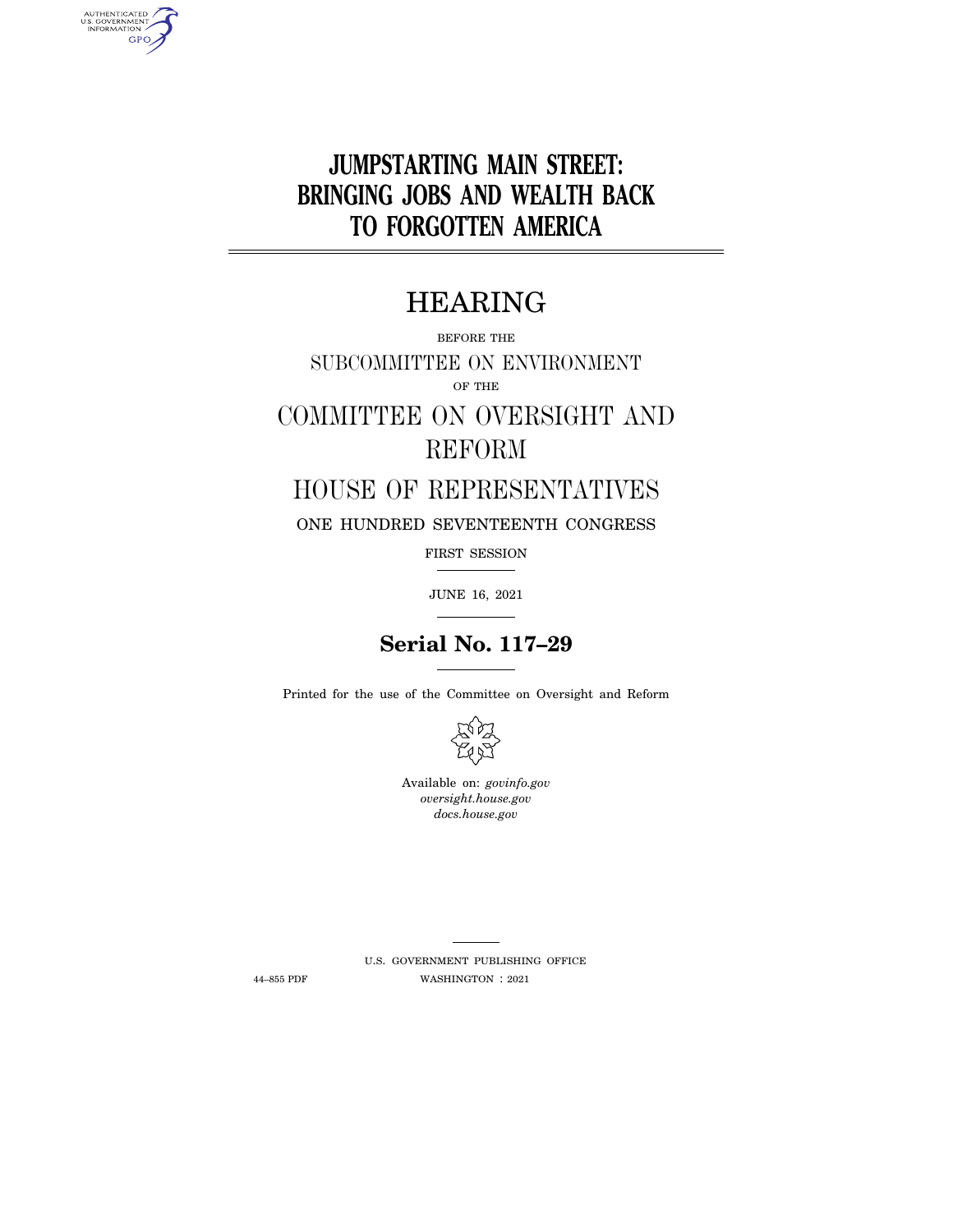### COMMITTEE ON OVERSIGHT AND REFORM

#### CAROLYN B. MALONEY, New York, *Chairwoman*

ELEANOR HOLMES NORTON, District of Columbia STEPHEN F. LYNCH, Massachusetts JIM COOPER, Tennessee GERALD E. CONNOLLY, Virginia RAJA KRISHNAMOORTHI, Illinois JAMIE RASKIN, Maryland RO KHANNA, California KWEISI MFUME, Maryland ALEXANDRIA OCASIO-CORTEZ, New York RASHIDA TLAIB, Michigan KATIE PORTER, California CORI BUSH, Missouri DANNY K. DAVIS, Illinois DEBBIE WASSERMAN SCHULTZ, Florida PETER WELCH, Vermont HENRY C. "HANK" JOHNSON, JR., Georgia JOHN P. SARBANES, Maryland JACKIE SPEIER, California ROBIN L. KELLY, Illinois BRENDA L. LAWRENCE, Michigan MARK DESAULNIER, California JIMMY GOMEZ, California AYANNA PRESSLEY, Massachusetts MIKE QUIGLEY, Illinois

JAMES COMER, Kentucky, *Ranking Minority Member*  JIM JORDAN, Ohio PAUL A. GOSAR, Arizona VIRGINIA FOXX, North Carolina JODY B. HICE, Georgia GLENN GROTHMAN, Wisconsin MICHAEL CLOUD, Texas BOB GIBBS, Ohio CLAY HIGGINS, Louisiana RALPH NORMAN, South Carolina PETE SESSIONS, Texas FRED KELLER, Pennsylvania ANDY BIGGS, Arizona ANDREW CLYDE, Georgia NANCY MACE, South Carolina SCOTT FRANKLIN, Florida JAKE LATURNER, Kansas PAT FALLON, Texas YVETTE HERRELL, New Mexico BYRON DONALDS, Florida

RUSSELL ANELLO, *Staff Director*  KATIE THOMAS, *Subcommittee Staff Director*  AMY STRATTON, *Deputy Chief Clerk* 

CONTACT NUMBER: 202-225-5051 MARK MARIN, *Minority Staff Director* 

### SUBCOMMITTEE ON ENVIRONMENT

RO KHANNA, CALIFORNIA, *Chairman* 

JIM COOPER, Tennessee ALEXANDRIA OCASIO-CORTEZ, New York RASHIDA TLAIB, Michigan JIMMY GOMEZ, California RAJA KRISHNAMOORTHI, Illinois CORI BUSH, Missouri

RALPH NORMAN, South Carolina, *Ranking Minority Member*  PAUL A. GOSAR, Arizona BOB GIBBS, Ohio PAT FALLON, Texas YVETTE HERRELL, New Mexico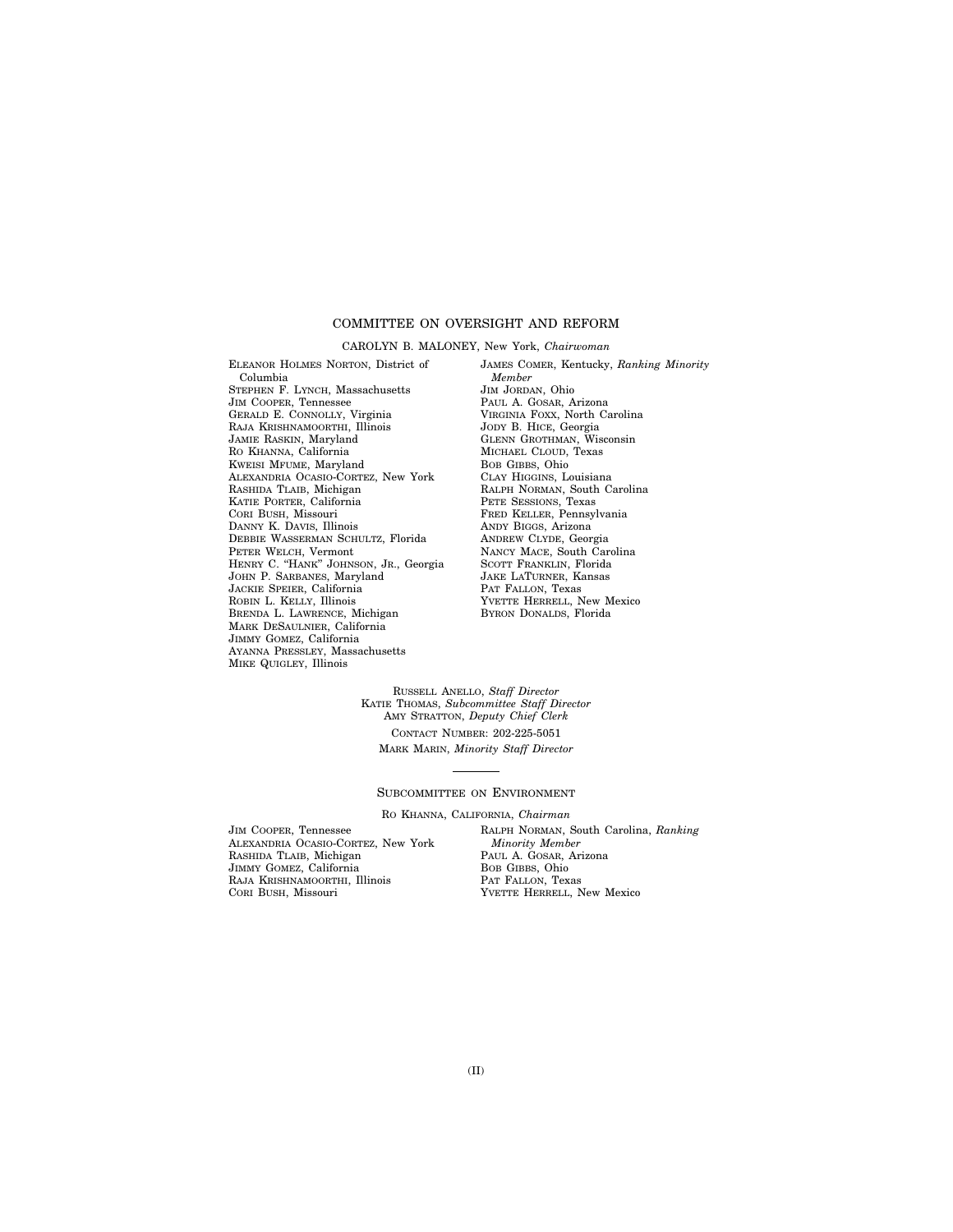## C O N T E N T S

|                                                                                                                                                              | Page<br>1 |
|--------------------------------------------------------------------------------------------------------------------------------------------------------------|-----------|
| WITNESSES                                                                                                                                                    |           |
| Rick Bloomingdale, President, Pennsylvania AFL-CIO<br>Brandon Dennison, Founder and Chief Executive Officer, Coalfield Develop-<br>ment                      | 6         |
|                                                                                                                                                              | 9         |
| Catherine Coleman Flowers, Founder, Center for Rural Enterprise and Envi-                                                                                    |           |
| ronmental Justice                                                                                                                                            | 11        |
| Dr. Darrick Hamilton, Henry Cohen Professor of Economics and Urban Policy,<br>The New School                                                                 |           |
|                                                                                                                                                              | 12        |
| Ms. Michelle Martinez, Acting Executive Director, Michigan Environment<br>Justice Coalition                                                                  |           |
|                                                                                                                                                              | 14        |
| Shay Hawkins, President, Opportunity Funds Association                                                                                                       |           |
|                                                                                                                                                              | 16        |
| Written opening statements and statements for the witnesses are available<br>on the U.S. House of Representatives Document Repository at:<br>docs.house.gov. |           |

INDEX OF DOCUMENTS

\* No additional documents were entered into the record for this hearing.

 $\overline{\phantom{a}}$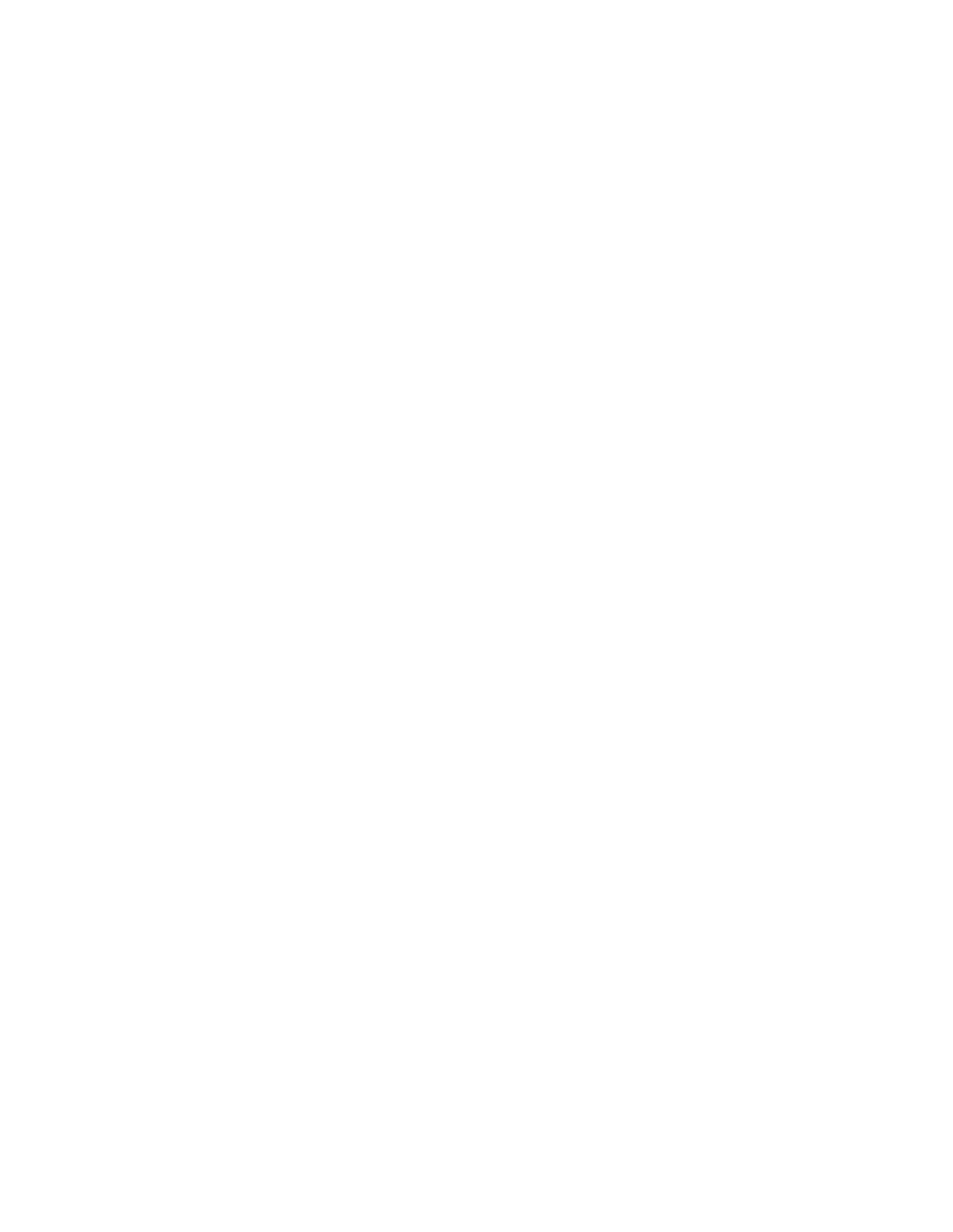### **JUMPSTARTING MAIN STREET: BRINGING JOBS AND WEALTH BACK TO FORGOTTEN AMERICA**

### **Wednesday, June 16, 2021**

HOUSE OF REPRESENTATIVES SUBCOMMITTEE ON ENVIRONMENT COMMITTEE ON OVERSIGHT AND REFORM *Washington, D.C.* 

The subcommittee met, pursuant to notice, at 1:07 p.m., in room 2154, Rayburn Office Building, Hon. Ro Khanna (chairman of the subcommittee) presiding.

Present: Representatives Khanna [presiding], Maloney, Tlaib, Gomez, Bush, Norman, Gibbs, Fallon, and Herrell.

Mr. KHANNA. [Presiding.] The committee will come to order.

Without objection, the chair is authorized to declare a recess of the committee at any time. We will recess if there are votes. I don't want any members on the committee to miss votes.

I now recognize myself for an opening statement before turning to our Ranking Member.

The purpose of this hearing is very simple. It is to show that a climate agenda must be, can be, will be additive to communities that are struggling. The President's climate agenda will create jobs and bring prosperity to places across this country, towns across this country, whether in Pennsylvania, or South Carolina, or West Virginia, and will not take away any opportunities. Today we will hear from witnesses about how to create growth for towns and cities that have lost manufacturing and fossil fuel jobs. These losses of jobs are taking place and have nothing to do with our government policy. They are due to automation, in many cases, and deindustrialization, which was driven by mistakes in government policy. But we need to be able to fix that by offering these communities new opportunities, new jobs, that are now available with a strong investment in clean technology.

Unfortunately, jobs have been in decline since the 1980's in manufacturing. Jobs have also been in decline in the coal industry since 1985 when there were 178,000 coal jobs, but because of automation, there are now only 42,500 jobs, with most of the decline happening actually in the 1980's and the 1990's. The pandemic has created another economic crisis. As of May, 9.3 million people were unemployed, and the unemployment rate is still too high at 5.8 percent. There are 7.6 million fewer jobs in the U.S. since the pandemic began, and there are over 20 million workers who are still being harmed to this day by the pandemic. That includes Black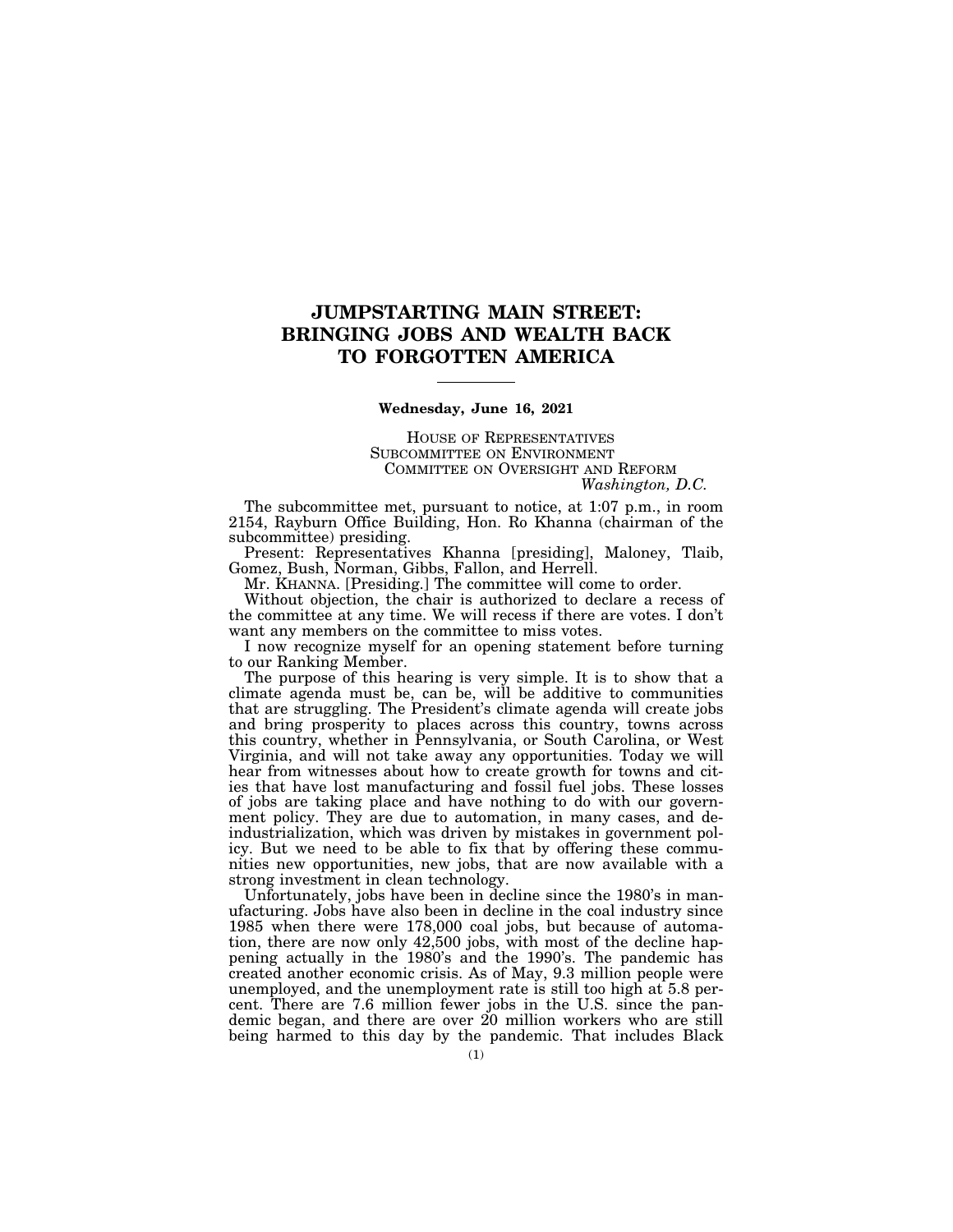and brown communities that are experiencing unemployment the most and rural communities that have also been particularly hard hit.

You know, in my district, we have over \$10 trillion of market cap in Silicon Valley of companies, and yet in towns, particularly small towns, towns less than 50,000 people, wages have stagnated in this country since 2008 and jobs have declined. That must change. The unemployment rate is four percentage points worse for Black Americans and two points higher for Latinx Americans, a situation that is unjust. Women are leaving the work force at an alarming rate. The work force participation rate for women is 57.4 percent, a level not seen since 1988. One-point-seven-nine million fewer women are in the work force since the pandemic began, almost 2 million jobs lost.

We have little time to act at the same time on the climate crisis. The U.S. and the rest of the world, as everyone knows, must achieve net zero emissions across all sectors of the economy by 2050. This is what the science tells us. This can only be accomplished with immediate mobilization. We must invest in renewable energy, sustainable agriculture, zero-emission transportation, clean industry, and efficient and electrified buildings. These are investments in jobs, and those communities that are struggling must be prioritized. Those communities that are most reliant on the fossil fuel industry must be prioritized. They must be told and promised that we are going to bring new jobs first, that the government policy is going to bring jobs to their communities, not take any jobs away. We can solve the climate and employment crisis at the same time.

According to a study on the THRIVE agenda, an investment of \$1 trillion per year in a clean economy will create 15.5 million jobs, many of those jobs precisely in the communities that have been left behind, jobs in the heartland of our country, jobs in Black and brown communities. These investments would also put the country on track to stay below the 1.5-degree Celsius of warming. They would revitalize forgotten communities that have lost manufacturing and fossil fuel jobs. They must be, in many cases, union jobs. Strong labor and equity standards will ensure that these are good jobs. We can't tell a worker who is making 30 bucks an hour and had benefits that suddenly they are going to be in a job that isn't as good. That is unfair. These jobs must be as good as the jobs that communities have lost, if not better.

The President's American Jobs Plan is a good start to this crisis as is the President's infrastructure plan. Climate is infrastructure because climate is about creating new jobs and building the modern infrastructure in communities that are hurting. The THRIVE Act, which I have co-sponsored, will also provide family sustaining union jobs for 15 million Americans, as will the WATER Act, which I am a proud co-lead on. These bills are the kind of solutions that Congress should implement to address the historic de-industrialization and discrimination that we face as a Nation. I hope that we will have a conversation, and I look forward to hearing from our experts on what we can do to create these new jobs for the 21st century in left-behind communities.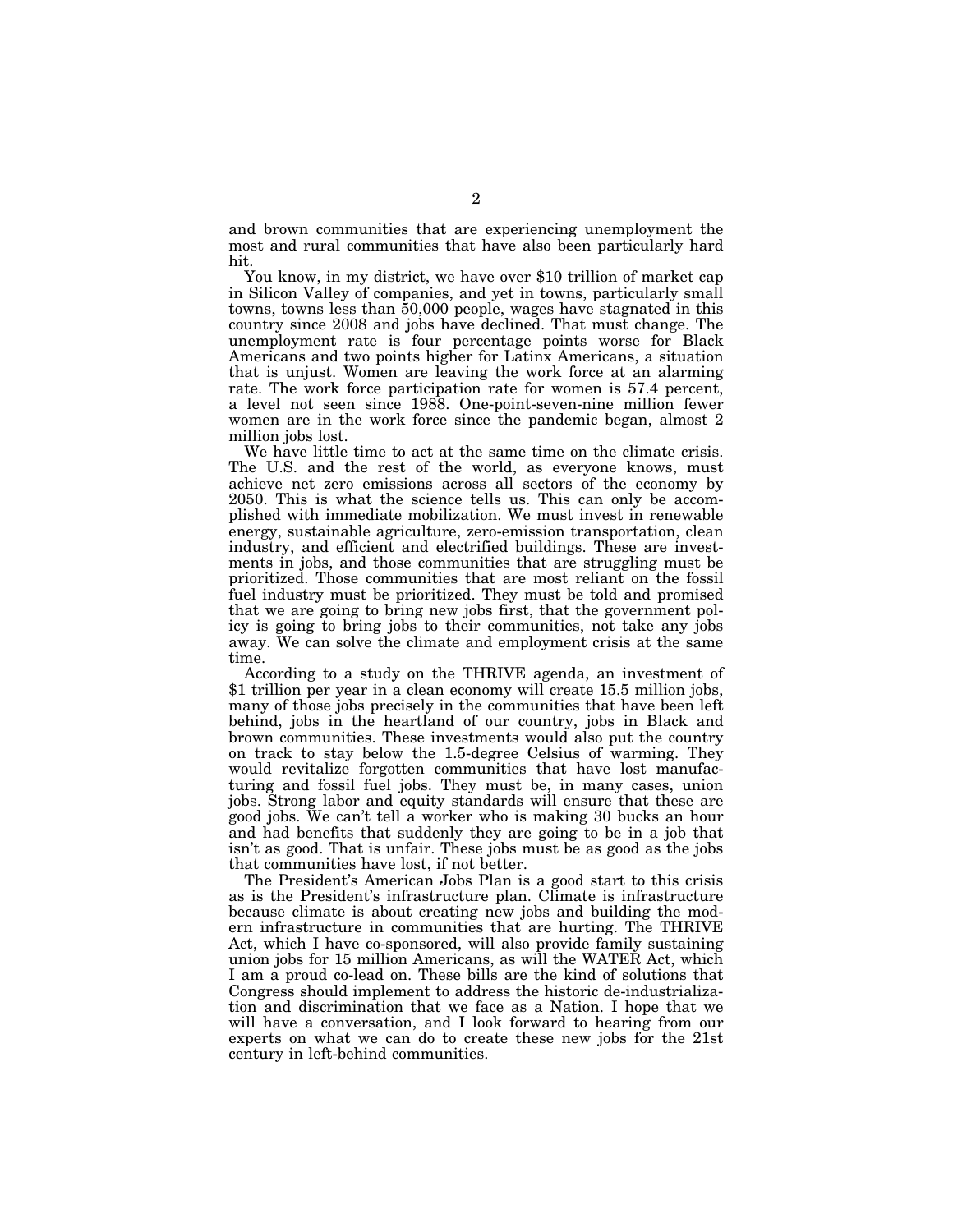With that, I now recognize the distinguished Ranking Member, Mr. Norman, for his opening statement.

Mr. NORMAN. Thank you so much, Chairman Khanna, for holding this hearing, and thank you to the witnesses for taking your time to appear.

The title of this hearing is, "Jumpstarting Main Street: Bringing Jobs and Wealth Back to Forgotten America.'' This is an ironic title for the hearing considering that it is the forgotten who are the ones that are being left behind by this Administration. The President's American Jobs Plan would place an enormous financial burden on the American taxpayer, and particularly low-income Americans who are suffering disproportionately from spikes in inflation. Ask anybody, have you filled your car up with gas lately?

The American Jobs Plan calls for hundreds of billions of dollars to be spent on reducing climate and energy emissions in order to address climate change as one of the greatest challenges of our time. The plan includes a very vague \$213 billion proposal that will produce, preserve, and retrofit more than 2 million affordable and sustainable places to live. I am very interested to learn more about the plans for spending this massive sum of taxpayers' money and how that will bring jobs and wealth back to forgotten America. To say that I am skeptical is an understatement.

Over the past year-and-a-half, the world's economy has essentially been shut down due to the COVID–19 pandemic. However, even with this halt in activity, a recent National Oceanic and Atmospheric Administration, the NOAA, report from April of this year shows that it barely made an impact on the amount of carbon dioxide in the atmosphere. If the most unparalleled shutdown in human activity that closed schools and businesses all around the world barely impacted CO2 levels, it raises serious questions about whether spending massive amounts of the United States' taxpayer money will actually affect the climate, especially while countries like China and India continue to pollute at record levels.

When Ms. Greta Thunberg appeared before our committee, I asked her what leverage are you going to use with China to incentivize them to cut their emissions. Her only response was we will ask them and we will show through leadership. We are dealing with a communist country, and that is not the type of leverage that makes them respond to whatever we do.

The United States has made great strides when it comes to emissions. The most recent U.S. EPA Annual Air Quality Report shows that we are leading the world in reducing emissions, having reduced more than the next 12 emission-reducing countries combined. Because these reductions have come as a result of innovation and market forces, energy costs have decreased nationwide. The progress made in energy innovation during the Trump Administration is at risk because of the radical ideas the left is proposing. The Green New Deal would damage our economy and do away with affordable energy while destroying millions of jobs, as has occurred in the shutdown of the Keystone pipeline and relying on countries that do not have the best interest of the United States.

Americans all over the country are dealing with the realities of the Biden Administration's policies. Gas and lumber prices have skyrocketed since January. Lumber prices are up over 400 percent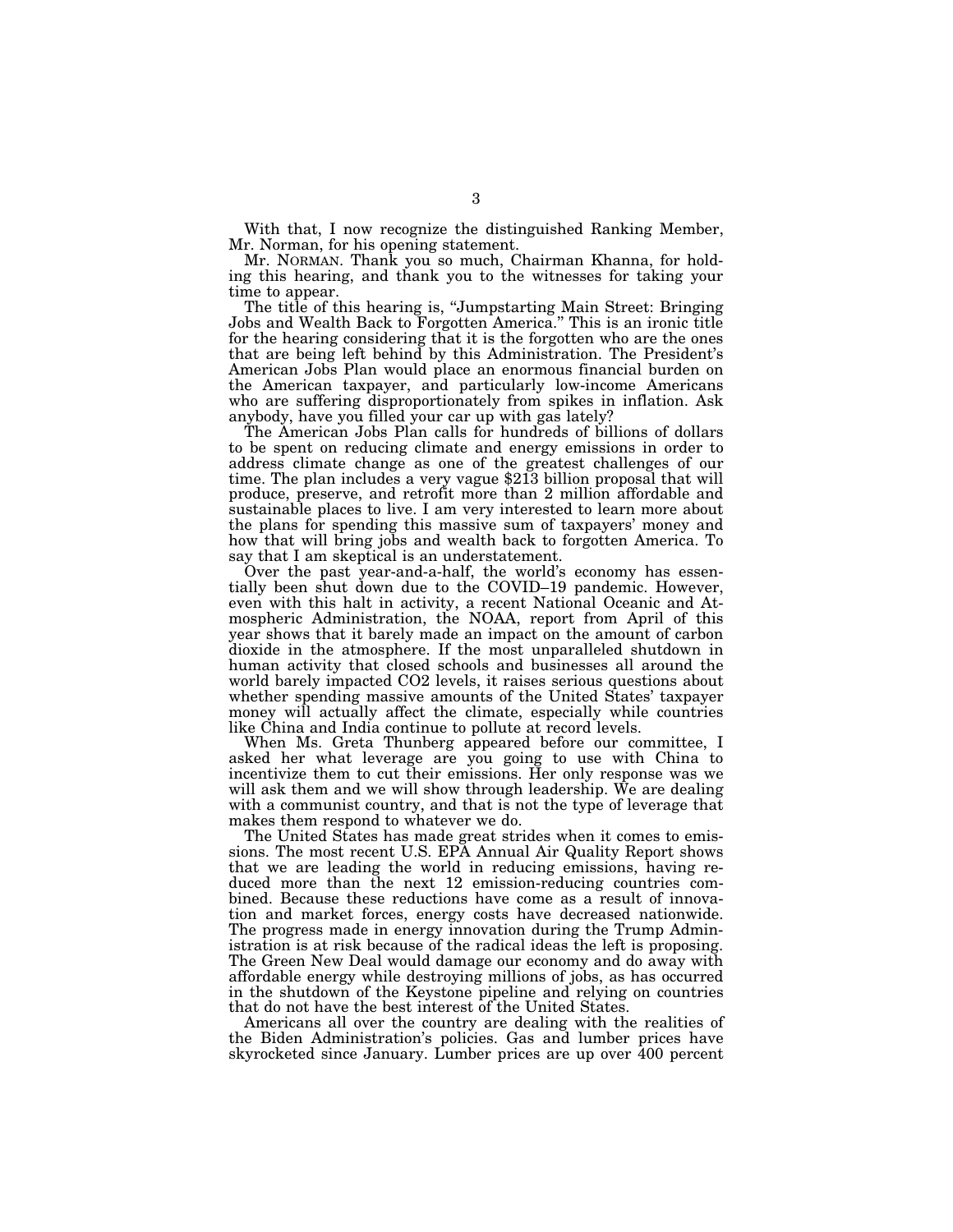since this time last year, and in the past few weeks, I have seen hardworking South Carolinians waiting in long lines at the gas station. This is not the American energy dominance that we had seen over the prior four years during the Trump Administration. As representatives, we will continue to support responsible policies that work to solve our problems by promoting innovation and investing in clean energy infrastructure. However, I fear that a premature move away from fossil fuels, particularly for poor areas, means that they will continue to have little access to the type of cheap, reliable energy that enables economic growth.

I look forward to hearing from Mr. Shay Hawkins today from the Opportunity Fund Association to learn more about the work he is doing to help promote opportunity fund investments in distressed rural and urban communities. We should be looking at ideas like opportunity funds to ensure that America is able to help families and businesses respond from the COVID–19 pandemic instead of relying on massive government mandates that will only hamper and basically stop the recovery. The United States has abundant clean energy natural resources. We must use those resources to advance American interests while continuing to lead the world in emissions reductions.

Thank you, Mr. Chairman, and thank you to each of the witnesses.

Mr. KHANNA. Thank you, Mr. Norman. And while we obviously have differences in ideology that are clear, I have always appreciated your willingness to look for common ground on this committee.

I now recognize the distinguished chair of the full committee, which should be a testament to the witnesses as our distinguished chair doesn't join every hearing, so we are really honored that Carolyn Maloney, our chair, is with us. And, Chair Maloney, if you would give your opening statement.

Mrs. MALONEY. Thank you, Chairman Rho Khanna and Ranking Member Norman, for bringing the subcommittee's attention to this vitally important issue. The United States has a once-in-a-generation opportunity to combat the climate crisis and create millions of good-paying jobs. Crucially, the American Jobs Plan would commit the U.S. to a standards investment in justice approach. Ambitious standards will help to reduce carbon emissions on the timeline science says is necessary to secure a livable climate. Direct investments spurs immediate green deployment and job creation, and justice humanizes every dollar and every agency decision for a generation.

Last Congress, the Oversight Committee and this subcommittee partnered on a series of staff reports called ''The Urgent Need for Climate Action.'' These reports uncovered the staggering cost of runaway pollution in several states and the United States overall, and daunting as the numbers are, I know that one of the key findings from that staff report is that the U.S. will "save lives, reduce illnesses, and save trillions of dollars by acting now at a local, state, regional, and national level.'' The most immediate benefits will come from eliminating what committee staff reports called the primary impacts of fossil fuel pollution. The carbon emissions that drive global climate change also release deadly gases teeming with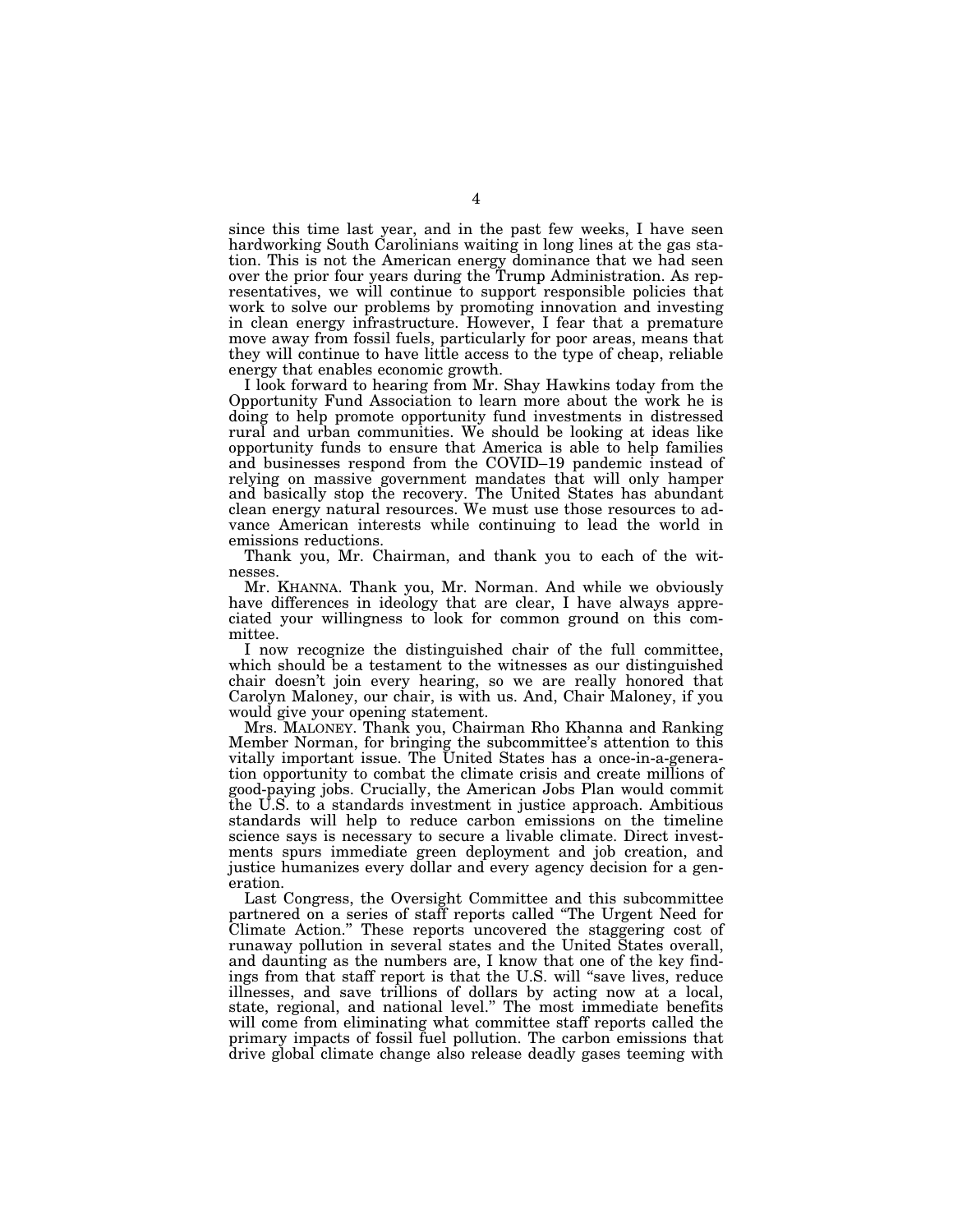particles that lodge in our lungs and enter the bloodstream, leading to serious health impacts in many communities. And in my own state of New York, reducing emissions at the level consistent with the Paris Agreement would save 400,000 lives simply due to cleaner air.

Because of the climate crisis, drawing down emissions is a top priority, but in tackling this problem, we must ensure we target the pollution crisis equitably, focusing on frontline communities that are hurt first and worst. I am proud to support the THRIVE Act and its sustained investment model. And with the transition to a renewable economy, we can beat back the climate crisis and move forward with more environmental justice. Fundamentally, we need to direct at least 40 to 50 percent of investments to the most impacted communities, meeting and hopefully exceeding the goal set by President Biden in the American Jobs Plan. As we will hear today, these communities are poised to lead the way to a green industrial transformation.

I want to thank you, Chairman Ro Khanna, for having this hearing, and I look forward to working with you as you move forward with proposals to green America, create more jobs, create a healthier environment, and I look forward to the testimony. I yield back.

Mr. KHANNA. Thank you, Chairwoman Maloney. Now I will introduce our distinguished witnesses. Our first witness today is Rick Bloomingdale, president of the Pennsylvania AFL–CIO, who I remember said the key is to always talk about bringing jobs first. Then we will hear from Brandon Dennison, founder and chief executive officer of Coalfield Development in West Virginia, who has really been working with local communities. Next we will hear from Catherine Coleman Flowers, founder of the Center for Rural Enterprise and Environmental Justice in Alabama; again, someone who is grounded and rooted in her community. Then we will hear from Dr. Darrick Hamilton, the Henry Cohen Professor of Economics and Urban Policy at the New School, really one of the most brilliant public intellectuals of our time. Next, we will hear from Michelle Martinez, acting executive director of the Michigan Environmental Justice Coalition, who is doing extraordinary work, and I want to recognize Representative Gomez on our committee for bringing her work to our attention. Finally, we will hear from Shay Hawkins, CEO of the Opportunity Funds Association. Thank you for coming in person.

The witnesses will be unmuted so we can swear them in. Please raise your right hand.

Do you swear or affirm that the testimony you are about to give is the truth, the whole truth, and nothing but the truth, so help you God?

[A chorus of ayes.]

Mr. KHANNA. Let the record show that the witnesses answered in the affirmative. Thank you.

Without objection, your written statements will be made part of our record.

With that, Mr. Bloomingdale, you are now recognized for your testimony.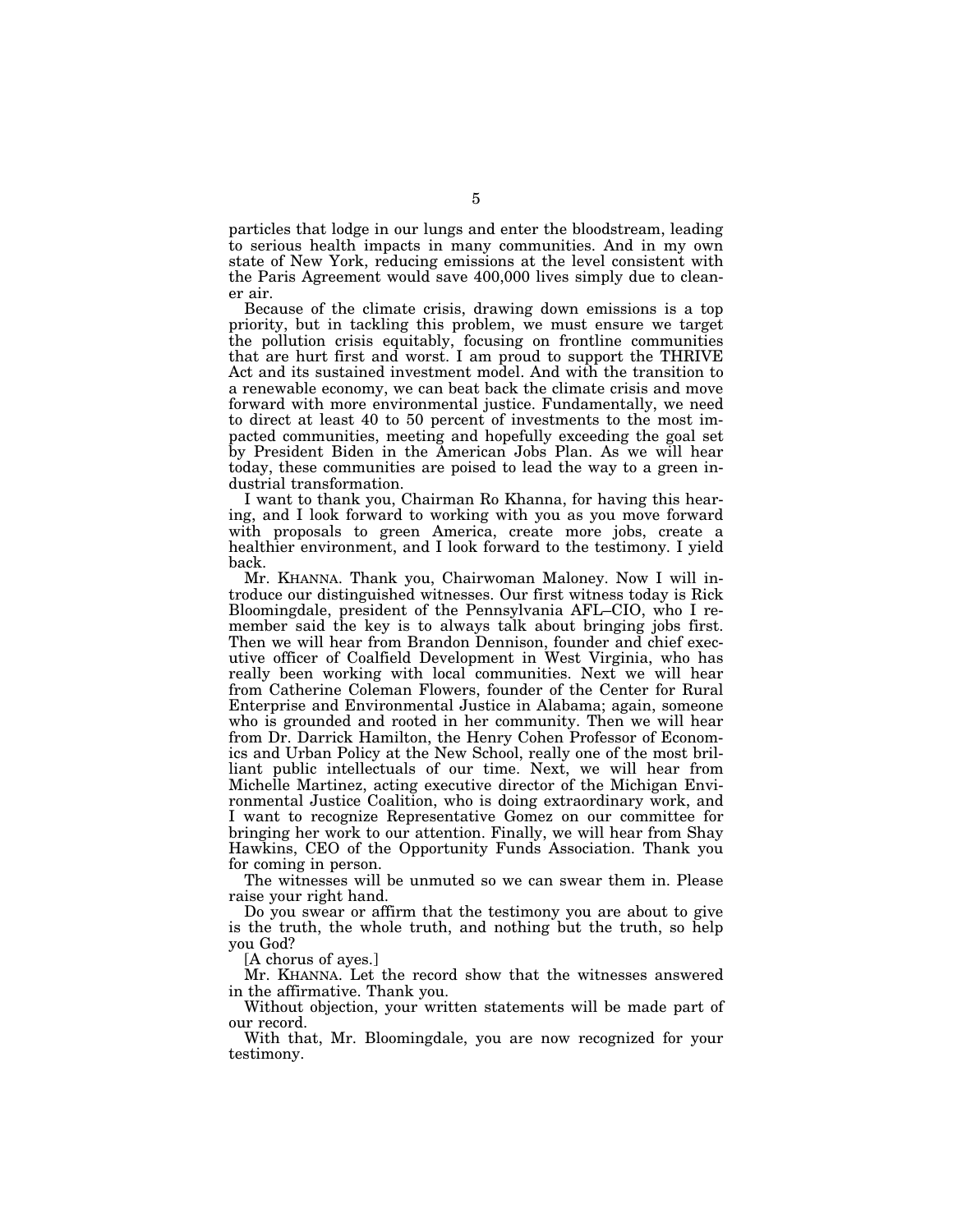### **STATEMENT OF RICK BLOOMINGDALE, PRESIDENT, PENNSYLVANIA AFL–CIO**

Mr. BLOOMINGDALE. Thank you, and good afternoon, Chairman Khanna, Ranking Member Norman, and Chairwoman Maloney, and members of the House Oversight Subcommittee on the Environment. Thank you for inviting me to testify today. As was said, my name is Rick Bloomingdale, and I am the president of the Pennsylvania AFL–CIO. We represent over 700,000 union members and more than 50 international unions across the Commonwealth of Pennsylvania. I am here before the subcommittee today to testify regarding job creation in de-industrialized blue collar communities across Pennsylvania as well as America.

Look around your districts. Our people in our lands are struggling all across our Nation. As the past years have progressed, we have gradually experienced the toll that the past and latest recessions are having on our communities throughout the Commonwealth and across the country. We must understand the weight of living paycheck to paycheck that many of our communities carry every single day. We need to target investments in areas of the country that have been de-industrialized and historically disadvantaged by working together to create an economically and environmentally sustainable pathway forward.

Over the past year-and-a-half, Pennsylvania has experienced the highest unemployment rate in any of our lifetimes. We need to understand the importance our infrastructure plays in creating and maintaining good jobs that provide a steady livelihood to hardworking Pennsylvanians. Diversifying our energy work force through the addition of good, innovative jobs can play a critical role in how we build the future our workers and families deserve. We must be clear: environmental sustainability cannot be economically unsustainable. To combat and reverse climate change, we need to evolve how we produce energy, expand energy efficiency for usage and conservation, cleanup our atmosphere through carbon capture and sequestration, as well as many other innovative energy ideas. There is no singular solution, but, rather, with multiple steps, we can create clean jobs that put working people first.

And let me just add that Pennsylvania is an energy exporter. Many people may not know this: the first oil well in America was drilled in Pennsylvania. Before that, we were the major leader in coal production and powered the railroads that built and expanded our Nation. Pennsylvania is proud of its energy history and hopefully our energy future as we move forward in new economic and environmentally sustainable energy industries. It is critical we create good jobs in advance of any actions that cause reductions in unemployment and fossil fuel use. Working families and communities want to know and deserve to know that doing what is necessary to fight climate change won't result in unemployment or a reduced standard of living. Rather than telling people you are going to have to transition, let's make sure jobs are there first, and then the transition happens rather than rolling the dice and putting people out of work before we create the good union jobs that will come to our struggling communities.

The shift to clean energy is a tremendous opportunity to create union jobs. The Federal Government must lead the way by insist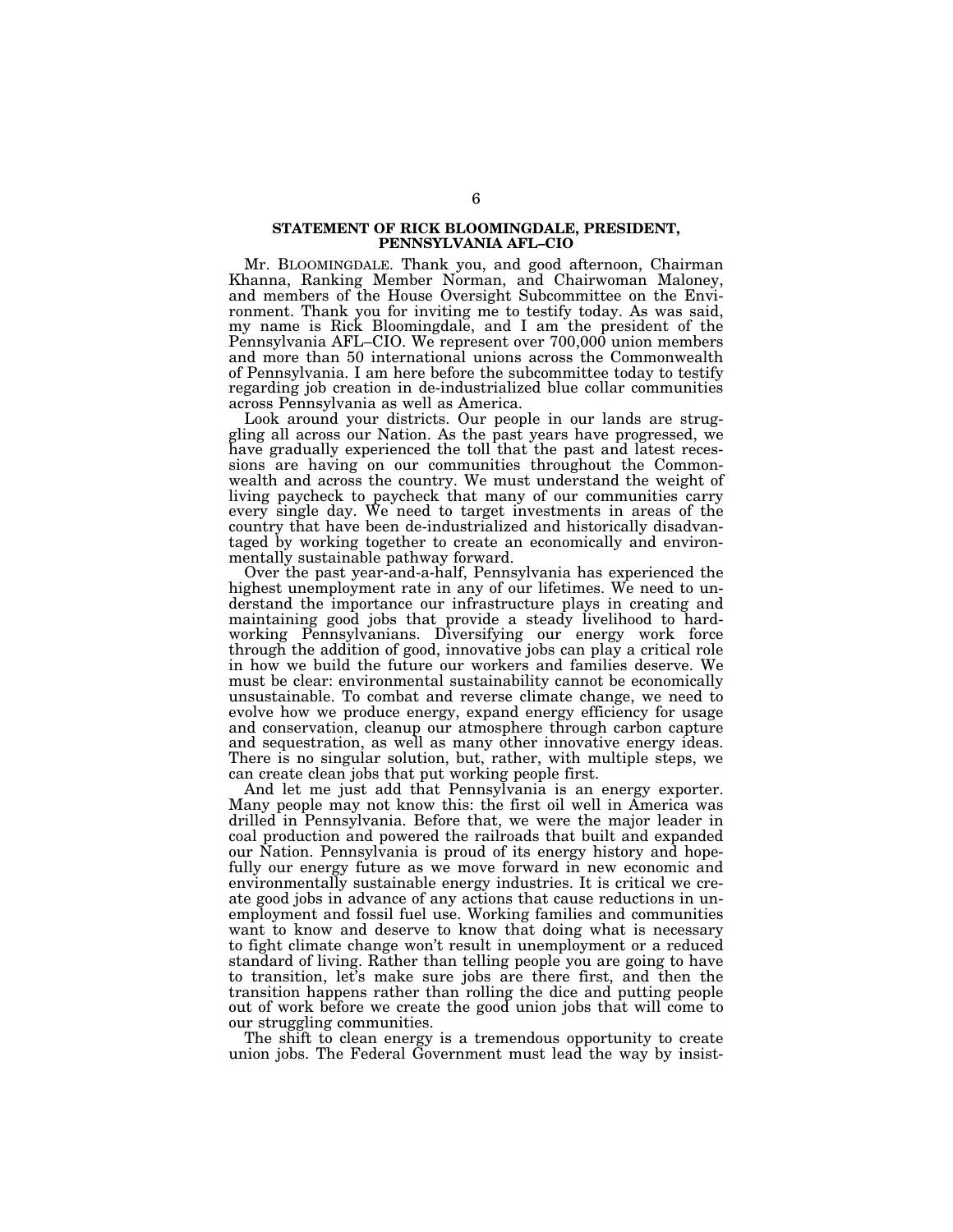ing that public dollars are spent on American-made products. This should include renewable energy goods, clean vehicles, and while also ensuring that high labor standards are built into every action and attached to every Federal incentive for clean energy. We deeply appreciate President Biden's call to invest in coal and other fossil fuel communities to create good jobs in new industries and by cleaning up abandoned mines and wells. We call on Congress to support this order with the funding it requires, while doing more to require high labor standards.

And just quickly, a little bit of history about Appalachia and that part of Pennsylvania. The Federal Government—this is nothing new—trying to help in Appalachia, the attempt by the Federal Government to assist struggling communities is not new, as I said. In fact, the AFL–CIO Appalachian Council is an organization governed by the chief executive officers of the AFL–CIO state labor councils in the 13 states of the Appalachian region. Since 1964, the organization has developed and implemented a broad range of social services through various projects designed to lead to full employment, to the extent possible, within a region blighted by poverty and joblessness. The Council also recognized as technological advances and economic forces brought about changes in the workplace, workers would be required to have additional skill sets that had not been necessary in previous generations. Much of this is still true today.

Lately, we have been engaged with a group called Reimagine Appalachia, and while many communities throughout our country have been negatively impacted by de-industrialization, I would like to focus on a strong initiative building out of Appalachia that can serve as a framework for future success as this Administration creates new pathways to build back better. Reimagine Appalachia is a coalition formed of economic and environmental community leaders and grassroots organizations who are working to address the obstacles and propose solutions on rebuilding a local economy that can adequately support workers, communities, and the environment in the face of de-industrialization. Rather than government officials coming into local communities that are hurting and implementing change without leveraging the voices and experiences of the local population, Reimagine Appalachia is unique because it has built forward from the input of local residents, those whose lives are drastically and directly impacted and how they re-imagine their Appalachia. Together, the Coalition has been working to address the problems that these local stakeholders have highlighted, incorporating their voices into creating a blueprint for economically and environmentally sustainable change.

This plan shows how Federal resources can support high-quality jobs and sustainable manufacturing, a modern Civilian Conservation Corps, and by building out the region's broadband infrastructure, which is critical to any growth of any businesses across America. The final report from a study by the Political Economy Research Institute, PERI, at the University of Massachusetts-Amherst, shows that the blueprint has the potential to provide good, sustainable jobs for 250,000 Pennsylvanians every year for the next 10 years. The number is for Pennsylvania alone. The job creation potential equates to hundreds of thousands more jobs for each of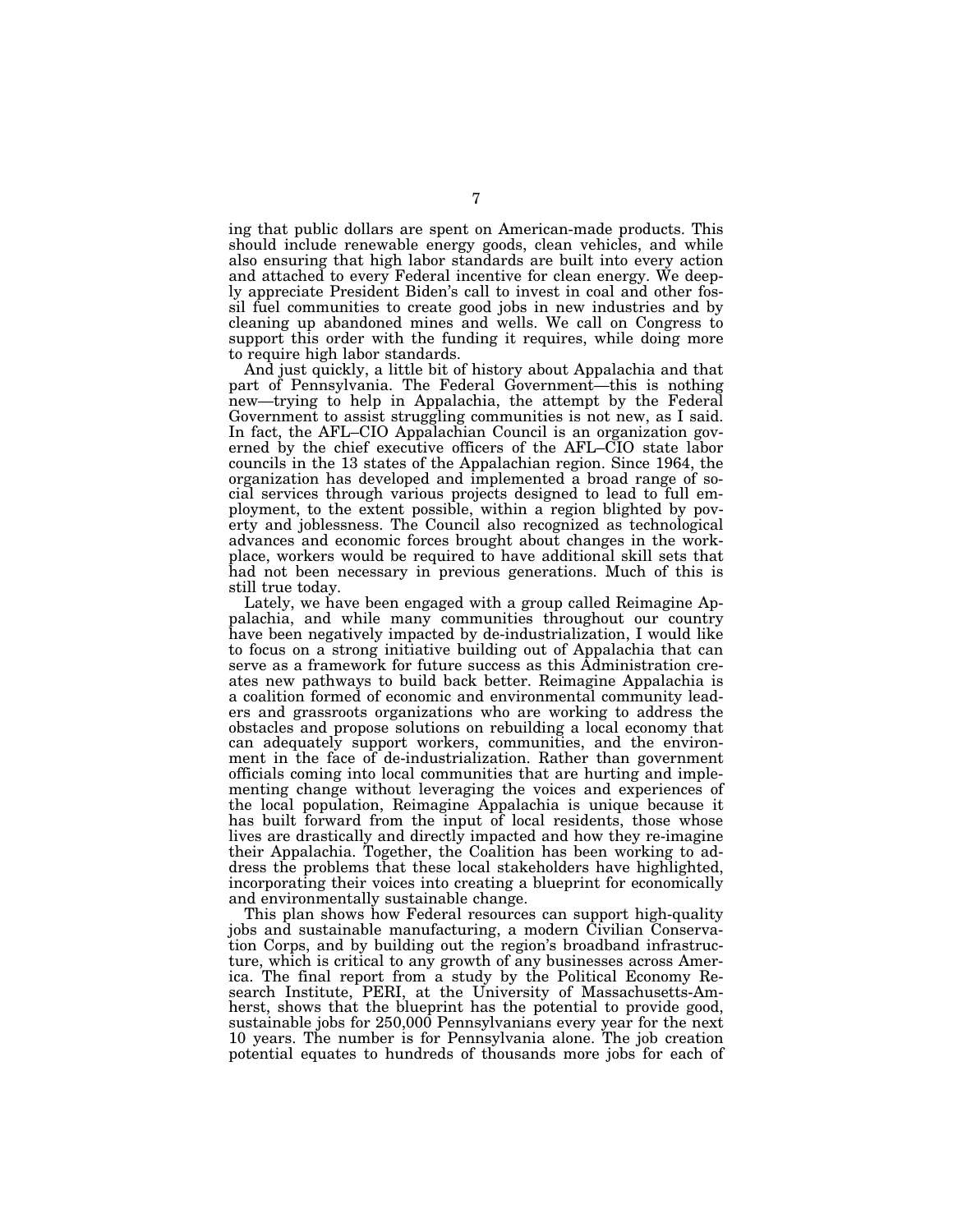our neighboring states in the Appalachian region. These Federal investments would not only represent a counter force in the economic collapse associated with COVID–19, they would also build the foundation for a more sustainable and vibrant Appalachia moving forward.

But first we need to combat negative impacts that will happen to fossil fuel industry workers. There are roughly 64,000 Pennsylvanians working in fossil fuel-based industries, including oil and gas extraction, coal mining, and refineries. The PERI analysis, driven by emissions reductions that come, in part, from reduced energy consumption of high-emission fuels, determined that by the year 2030, there would be 28,702 fewer fossil fuel industry workers, about 1,000 of which each year would retire, but the rest of which would require reemployment. Each year for the next 10 years, roughly 1,800 workers will deserve priority status for reemployment and jobs created via national climate change legislation. The PERI analysis recommends, among other things, income support from supplemental wage insurance for any difference in pay levels that result from moving into cleaner energy industries. Some additional training for new work may also be necessary. For this purpose, Federal funding should be allocated toward union apprenticeship programs providing continuing learning opportunities.

I am going to jump right to the conclusion here because while I can't see the timer, I am guessing my five minutes is almost up, but we do need to invest in the future. This is not an ultimatum to protect either jobs or the climate. We desperately need to do both. We need a vision for the future that centers workers and their families and that includes workers who aren't currently in the energy sector. When we talk about energy, we want to create more jobs. This means creating more work for people already in the industry and a pathway to the good jobs for people who want to be in the energy production industry. There is room for everyone if we do this the right way.

As we look toward building a pathway to a better future for our communities hardest hit through de-industrialization over the past decades, we must create policy that truly centers the vocalized needs from our local work forces in these areas. State policymakers should leverage opportunities for stimulus and recovery. The Federal Government also has a role to play with advancing a just, people's budget for environmental protection and conservation in Pennsylvania as well as the rest of the Nation that helps to put residents back to work while cutting carbon emissions and curbing water pollution.

Actions we can take include passing the PRO Act to ensure good, sustainable union jobs are available as we create new jobs and industries that target infrastructure, rehabilitation, and development moving forward; creating a new grant program that supports intermediary organizations that work with employers to promote quality jobs; leveraging public funds to help employers and labor management partnerships; reduce the cost of training new hires to fill quality jobs and providing funding to discourage further layoffs and, instead, encourage employers to train and redeploy workers into the industries we will be transitioning into; maximizing the creation of good union jobs by requiring project labor agreements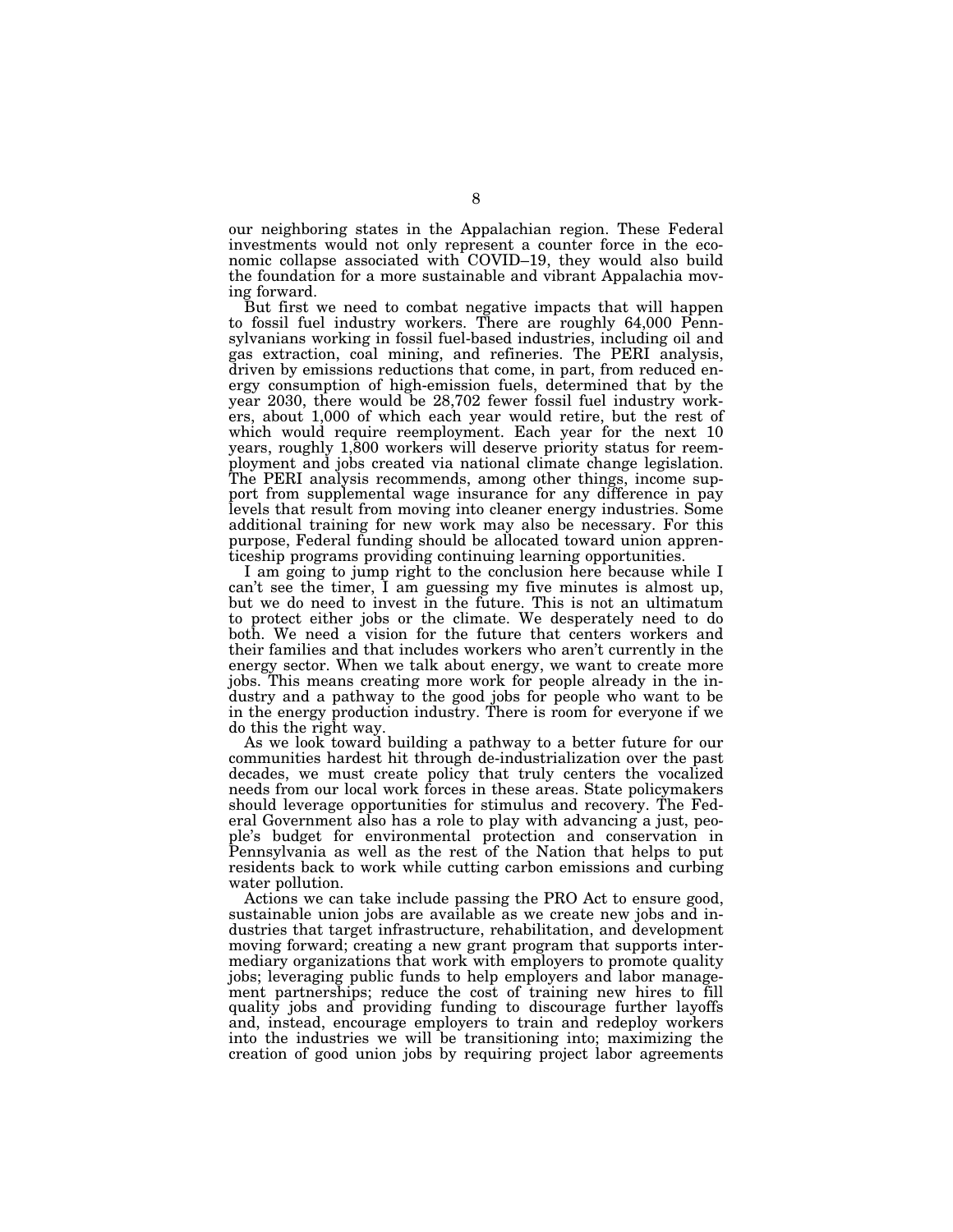on construction projects receiving \$100,000 or more in Federal funds; bundling small projects into aggregate contracts of at least \$1 million and enabling to form unions and bargain collectively; targeting the benefits of job creation to impacted workers and communities by developing a funding formula that prioritizes communities previously left behind; creating targeted hiring programs using first source hiring systems for historically disadvantaged groups residing within a specific radius of a project.

Mr. KHANNA. Mr. Bloomingdale?

Mr. BLOOMINGDALE. Requiring a percentage of work hours to be completed by apprentices in registered or locally based programs.

Mr. KHANNA. Mr. Bloomingdale? Maybe if you could just wrap up in a sentence or two.

Mr. BLOOMINGDALE. I will finish up right here. Investments and doing this right can lead to concrete, well-paying jobs and help serve as a blueprint for how we sustainably diversify our energy work force over the decades to come. As we map a more sustainable future, we must continue to work to ensure that the working class aren't left behind as we build forward together. Thank you very much, and I apologize for going over the time limit.

Mr. KHANNA. Thank you for your testimony. Mr. Dennison, you are now recognized for your testimony.

### **STATEMENT OF BRANDON DENNISON, FOUNDER AND CHIEF EXECUTIVE OFFICER, COALFIELD DEVELOPMENT**

Mr. DENNISON. Chairman Khanna, Ranking Member Norman, committee members, distinguished guests, thank you for the opportunity to share my perspective from the ground here in West Virginia. My name is Brandon Dennison. I'm a lifelong West Virginian. I'm a proud West Virginian. Even though many make fun of my people, in an era of political correctness, it is still somehow totally acceptable to demean rednecks, hillbillies, trailer park trash, things like that. We can get over the insults, but the deeper damage resulting from America's scorn for Appalachia results from generations of economic extraction, exploitation, and struggle. The addiction epidemic, which was ravaging our hills and hollers even before the COVID pandemic, is directly linked to the economic hopelessness many of us feel, not just here in Appalachia, but throughout rural America.

The country has demanded our natural resources, our high rate of military volunteers, our preserved forests, but the country has not supplied us with the long-term investments necessary to enjoy the kind of wealth that bigger cities have enjoyed. Broken promises have piled up here both from the public and the private sectors. Many communities still lack basic infrastructure, such as clean drinking water or cell service, let alone internet service. Perhaps the most egregious promise and broken promise was the false hope that the coal industry could ever again be the engine of job creation that it once was. But please understand this: even when coal boomed, we still had some of the highest poverty rates in North America here in Appalachia. In too many communities, the coal miners really were the lucky ones. They got some of the few goodpaying jobs around. They got to keep their dignity. Our needs in Appalachia are much larger than merely finding a solar job from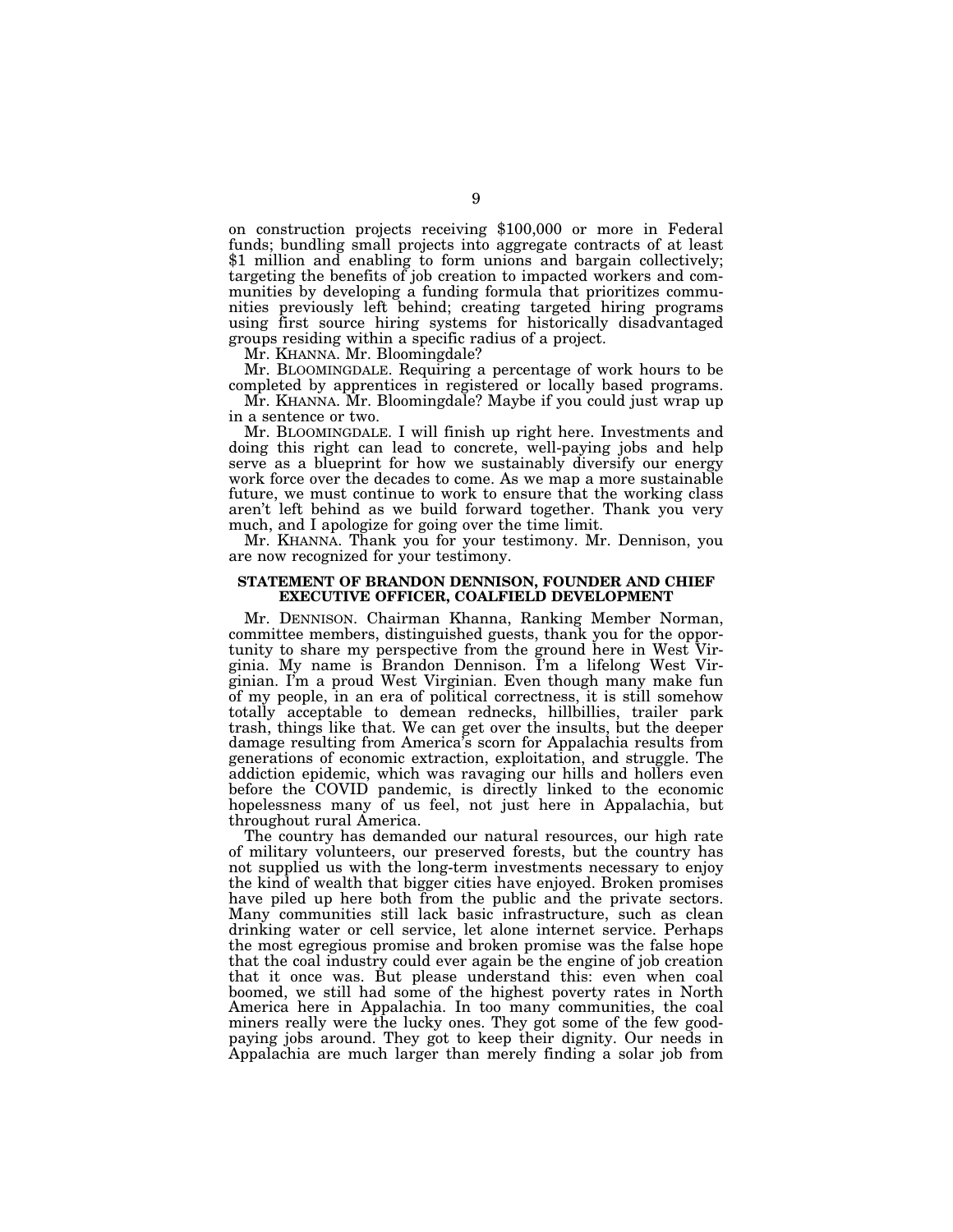a coal job, and they are much more complex. We need large and sustained place-based investment of a magnitude capable of reversing decades of disinvestment and decay.

The organization I founded in 2010, Coalfield Development, is creating new employment-based social enterprises in a diverse array of sectors in order to model what a new and diverse economy can actually look like. We helped start the first solar company in our community, and we launched it out of an old, beat-up, used ice cream truck. We launched a statewide agriculture cooperative that now includes over 100 farmers. It started on a former mountaintop removal site upon which many figured nothing could ever grow again. We hire local workers to revitalize abandoned and dilapidated buildings, and we put new businesses and affordable housing in those old buildings.

The businesses we create purposely hire people who face barriers to employment, more than 300 new jobs so far: those in recovery from substance use disorder, racial minorities, people on public assistance, and former coal miners. These folks work according to what we call our 33–6–3 model; that is, 33 hours of paid work each week, six hours of higher education, and three hours of personal development. We learned early on that job training alone is not enough to build a new post-coal economy. We have to provide people with the training, but also the new job at the same time. It has got to be paid because people can't put their lives on hold to do a training program. They've got families to feed.

Social enterprises are a unique business model that can achieve both the training and the direct employment our people need. They can also demonstrate very tangibly what a new economy actually looks like. We are pioneering new markets for our region. We are not asking for special treatment here in Appalachia. We are asking for a fighting chance. Appalachians have given so much to America, and we still have so much more to give. We have the hands-on skills to literally rebuild a new sustainable economy. We have the skills to retrofit buildings to be more energy efficient, to install solar systems, to reclaim scarred landscapes, to grow local food, and so much more.

Too often, in discussions about a greener economy, it is frustrating when rural extractive economies are sort of thought of as collateral damage, and the idea is we need to get subsidy there to mitigate the damage. I see that as totally backward. I see rural America leading the way on a greener economy. We have the gumption and the grit to do so, and really all that is missing is the investment at a scale that's really necessary, given both the size of the challenge but also the size of the opportunity here in Appalachia and across rural America.

I ask this committee to consider big and bold investments in our region. Thank you very much.

Mr. KHANNA. Thank you, Mr. Dennison. Next, Ms. Flowers, you are now recognized for your testimony.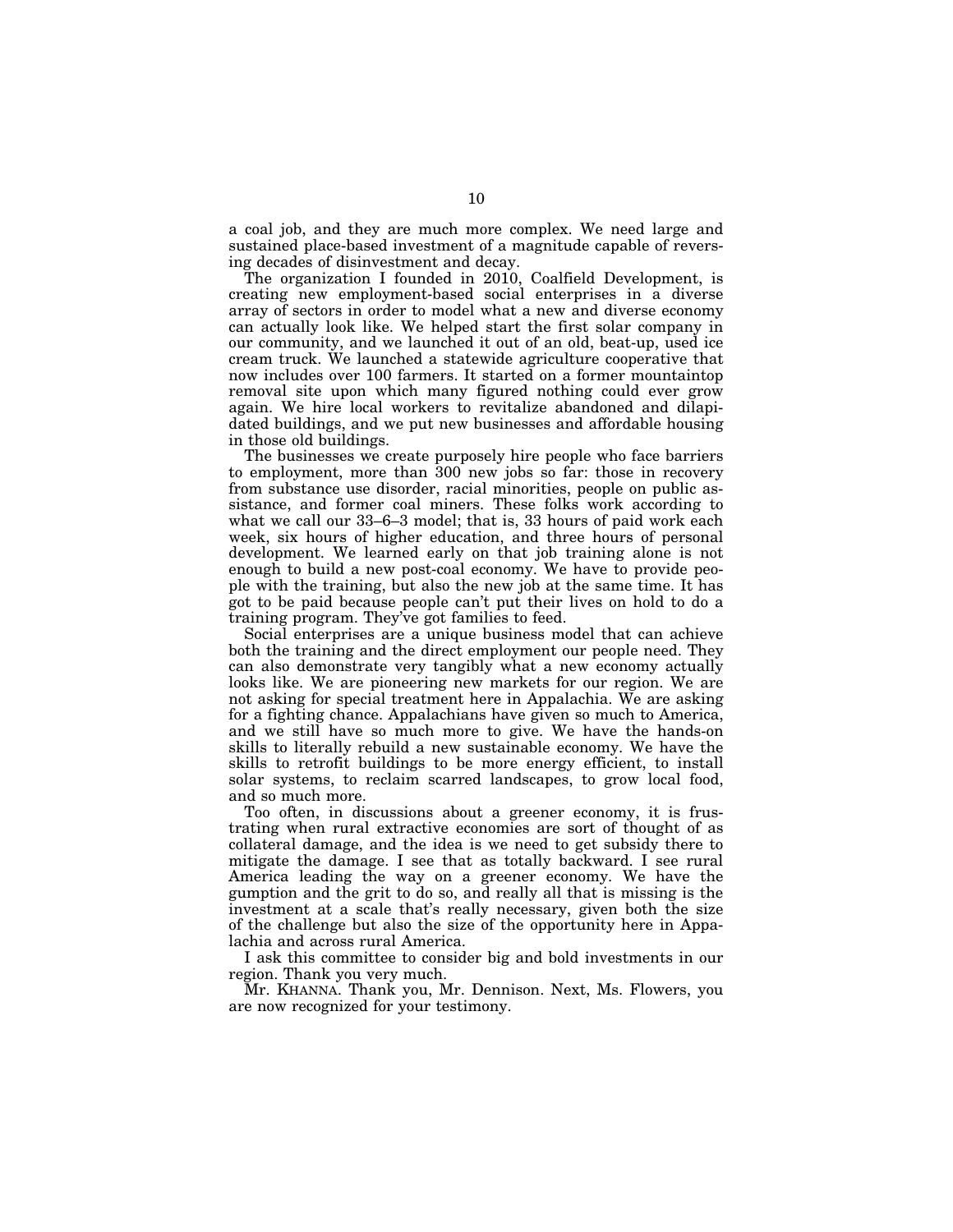### **STATEMENT OF CATHERINE COLEMAN FLOWERS, FOUNDER, CENTER FOR RURAL ENTERPRISE AND ENVIRONMENTAL JUSTICE**

Ms. FLOWERS. Thank you, Chairperson Khanna, Ranking Member Norman, and all the members of the committee for the opportunity to testify. My name is Catherine Coleman Flowers. I serve as the development manager for the Equal Justice Initiative and the founding director of the Center for Rural Enterprise and Environmental Justice in Montgomery, Alabama. I also serve as a practitioner in residence at Duke University, a member of the board of advisors for the Center for Earth Ethics at Union Theological Seminary, as well as the boards of the National Resource Defense Council and the Climate Reality Project.

In 2020, I was awarded a MacArthur Fellowship in environmental health, and I authored the book entitled Waste: One Woman's Fight Against America's Dirty Secret. In this book, I uncovered the extent to which rural America has been denied access to sustainable and resilient sanitation infrastructure. I am a proud native of Lowndes County, Alabama, a rural area located between Selma and Montgomery. Like Montgomery, the cradle of the modern-day civil rights movement, or Selma, known for its voting rights history, Lowndes County, too, has a proud history of fighting for equality.

In addition, in the early 1900's, sharecroppers organized for jobs and justice. Many of its sons and later its daughters, including my father, three brothers, and myself, served in the United States military. We have a deep legacy of holding up core democratic values even when they failed us. That failure is exemplified through healthcare disparities, low-wage jobs, unemployment, unsafe mobile homes, high electric bills, straight pipe-in of raw sewage, or failing wastewater systems. I have often taken policymakers and philanthropist to Lowndes County to see the inequalities that exist and to hear from local people what is needed to address them. At the height of the pandemic, Lowndes County had the highest death and infection rate per capita in the state of Alabama. Sadly, as one travels through Lowndes County now, the fresh graves of victims of COVID are a constant reminder of what happens when poverty, failing or no sanitation infrastructure, and climate change comes together.

Because I am a country girl, I speak in plain English like I would if I was home speaking to local people. In the town of Hayneville, Alabama, for more than 20 years, Ms. Charlie Mae Holcombe has been telling people about the sewage from a nearby lagoon that has been backing up into her home. Yet the failing infrastructure continues to fail, and she continues to cry for help. She is paying a wastewater treatment fee, yet all the town can provide is a pump truck to pump sewage out of her yard from time to time.

And now a similar design of what we know is not working is playing for the Town of White Hall. This sewage lagoon is sitting next to an elementary school. A member of their water board said that the liability for the septic systems is being transferred to residents where the systems are being placed in 40 homes that will be connected to the lagoon. Yet it begs one to question, how can Federal money be used to buy equipment that does not come with any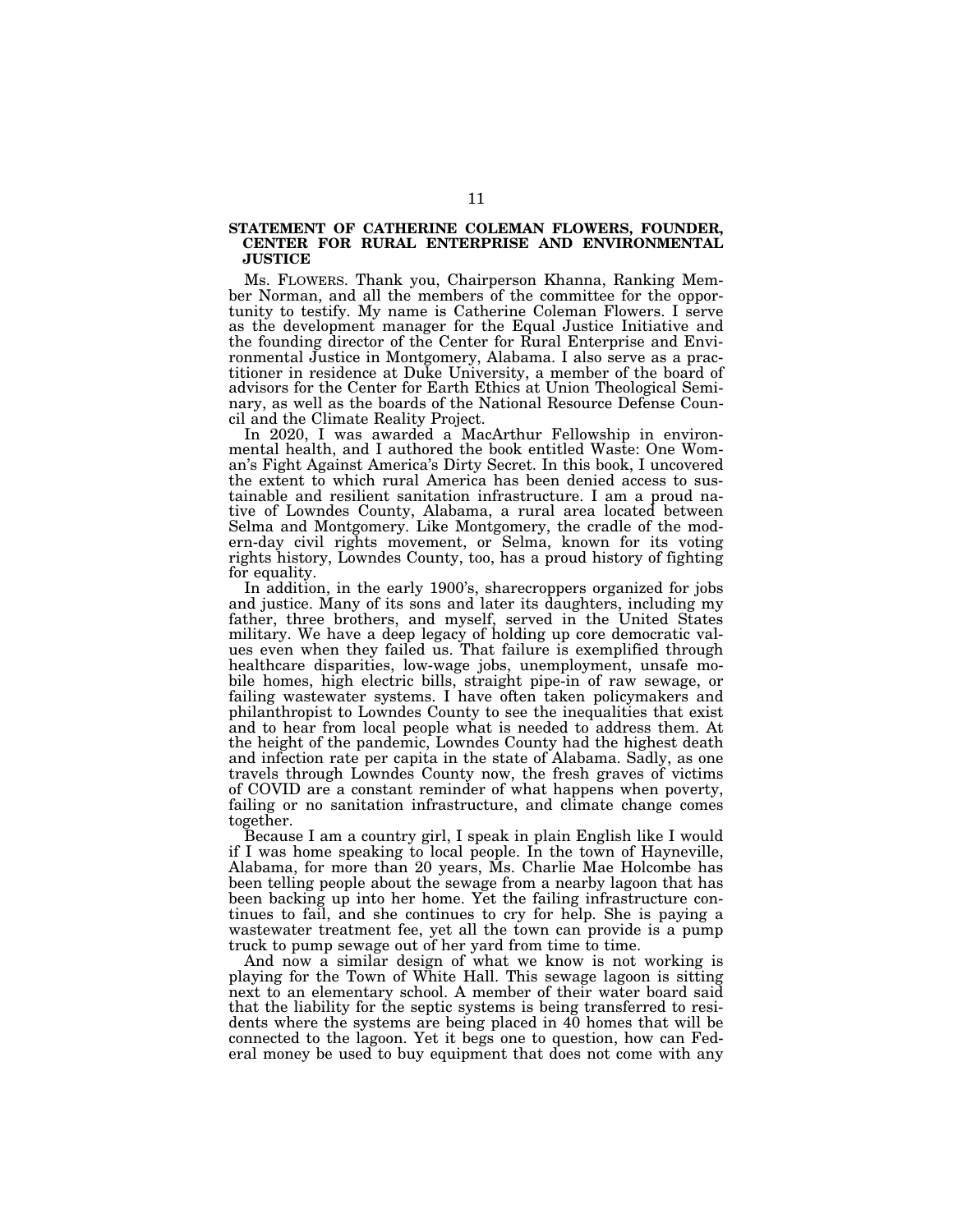service or performance warranties, especially when we know they not only fail in Lowndes County, but throughout Alabama and the Nation? In nearby Montgomery, Alabama, we learned that numerous older Black neighborhoods are not connected to the sewer, yet they pay a flat rate for water and sewer. Many are on failing septic systems that are deteriorating even more frequently because of rising water tables. This is indicative of the sanitation inequity that exists throughout the U.S. I have seen more raw sewage on the streets of Centreville, Illinois, than I have seen in Alabama. In Mount Vernon, New York, people are crying for help, and in Martin County, Kentucky, they are asking for sanitation justice and goodpaying jobs as well.

The American Jobs Plan provides an opportunity to deal with the forgotten in rural, Black, brown, and indigenous communities that are experiencing the most severe job losses, untimely deaths, poor living conditions, health crises, and climate injustice. It is an opportunity to right some wrongs and to make America a model of ingenuity where we have clean air, clean water, resilient infrastructure, and good-paying jobs for everyone. With this funding should come guardrails that will ensure that Mrs. Charlie Mae will not get more sewage in her yard and home, lagoons are not built next to schools, and each onsite system or any technology sold comes with some performance and parts warranty we have come to expect from a car, a hot water heater, or a heating and cooling system. The guardrails should include stringent enforcement so that people of Alabama and throughout America would get relief.

I did not set out to be a climate activist, nor did all the civil rights leaders I grew up around that bent the arc toward justice. We all have the power to change our communities for the better and we should, but I also implore our leaders and policymakers to recognize the areas outside of urban areas, especially those urban centers that do not have the privilege to flush and forget. I thank you for this opportunity to speak with you today. It is an honor, and I look forward to continuing conversation about environmental justice and functioning wastewater systems for all Americans. Thank you.

Mr. KHANNA. Thank you, Ms. Flowers. Dr. Hamilton, you are now recognized for your testimony.

### **STATEMENT OF DARRICK HAMILTON, PH.D., HENRY COHEN PROFESSOR OF ECONOMICS AND URBAN POLICY, THE NEW SCHOOL**

Mr. HAMILTON. Thank you, Chairman. Good afternoon, Chairman Khanna, Ranking Member Norman, Chairwoman Maloney, and other esteemed members of the committee. I am Darrick Hamilton, the Henry Cohen Professor of Economics and Urban Policy and a university professor at The New School, and the director of the Institute on Race and Political Economy.

Stimulus plans championed on both sides of the aisle use tax incentives and deregulation to cajole or bribe a private sector with already low tax bills and record-breaking profits to provide more jobs and rebuild the Nation's crumbling infrastructure. This approach leaves workers vulnerable to the whimsical nature of trickle-down employment as well as the instability of contingent work.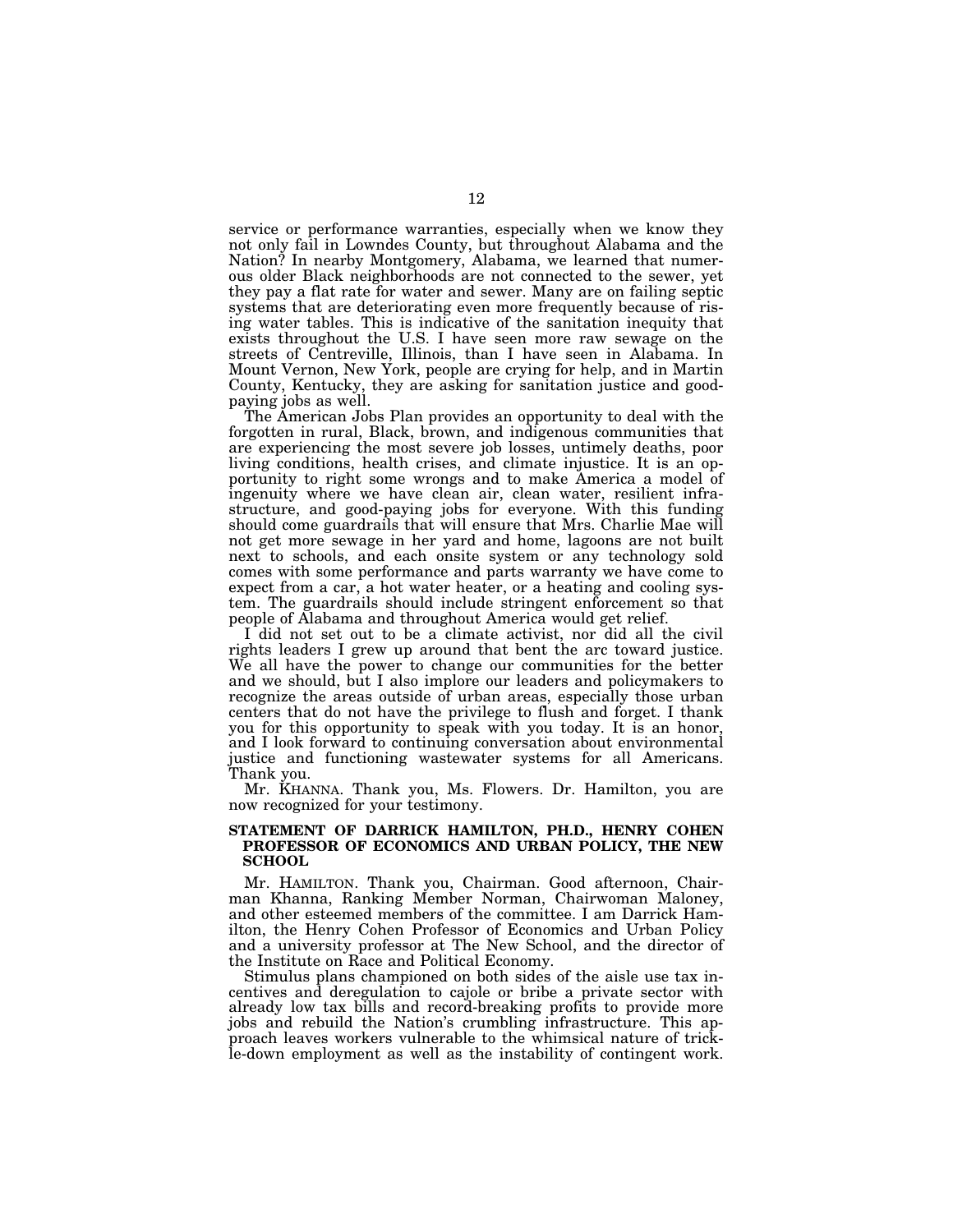Moreover, it often transfers the value of our public infrastructure assets to corporate interests with no guarantee that the infrastructure will actually be built in the first place. In contrast, a workerfocused industrial policy with direct public hiring ensures not only net new jobs, but net new quality jobs, jobs that build our public, physical, health, and human infrastructure, green our economy, and create a care economy for all Americans.

This form of stimulus directly targets American workers and provides for a more efficient multiplier with fair and balanced growth that promotes our shared prosperity. An EPI report, entitled ''The Productivity Pay Gap,'' traces the relationship between economic growth and worker compensation since the mid–20th century, and finds that between 1948 and 1979, our Nation's productivity rose 108 percent, while, at the same time, worker compensation rose a comparable 93 percent. That is almost a 1-to-1 lockstep, balanced relationship. In contrast, from 1979 to 2018, a period of our economy characterized by supply side economics, productivity rose by 70 percent, while real worker compensation rose by only 12 percent.

This concept that I'm describing of building our physical and human infrastructure by way of direct public hiring, it's not new nor is it radical. It provides a direct source of employment. It triggers a multiplier stimulus effect across a panoply of economic activities. It enables workers, particularly those at the low end of the labor market, to bargain for better wages and benefits without the fear and destitution associated with the threat of unemployment. It structurally changes the U.S. economy away from low-wage work toward more moderate-and high-wage work. It addresses our 21st century physical and human infrastructure needs and reduces our vulnerability to natural disasters resulting from our unnatural climate change. It reduces the adverse effects of job discrimination. It provides an automatic stabilizer that addresses not only cyclical unemployment, but regional unemployment, areas that have been neglected and that suffer from de-industrialization. It provides checks for structural unemployment, recognizing that the private sector has never been adequate to supply enough good jobs for the American people. It eliminates the moral hazard problem associated with the implicit promise of bailout of the too-big-to-fail financial sector in times of economic crisis.

The jobs could range from construction, education, health services, supportive housing, libraries, child and elder care, arts and culture, and projects designed to transform our cities to green, emission-free municipalities that are more sustainable and resilient. The Federal Government, states, Indian nations, local municipalities, community councils would conduct inventories of their needs and develop a job bank of tasks to be done. Priority would be given to the most urgent projects to aid the most distressed communities. The work would address our 21st-century infrastructure needs. Projects would produce tangible public benefits.

The New Deal era shows that government can stimulate economic growth, protect our environment, and build our public infrastructure in a way that directly serves its people. Only this time we should ensure that these investments by both design and implementation are explicitly anti-racist and anti-sexist, and do not ex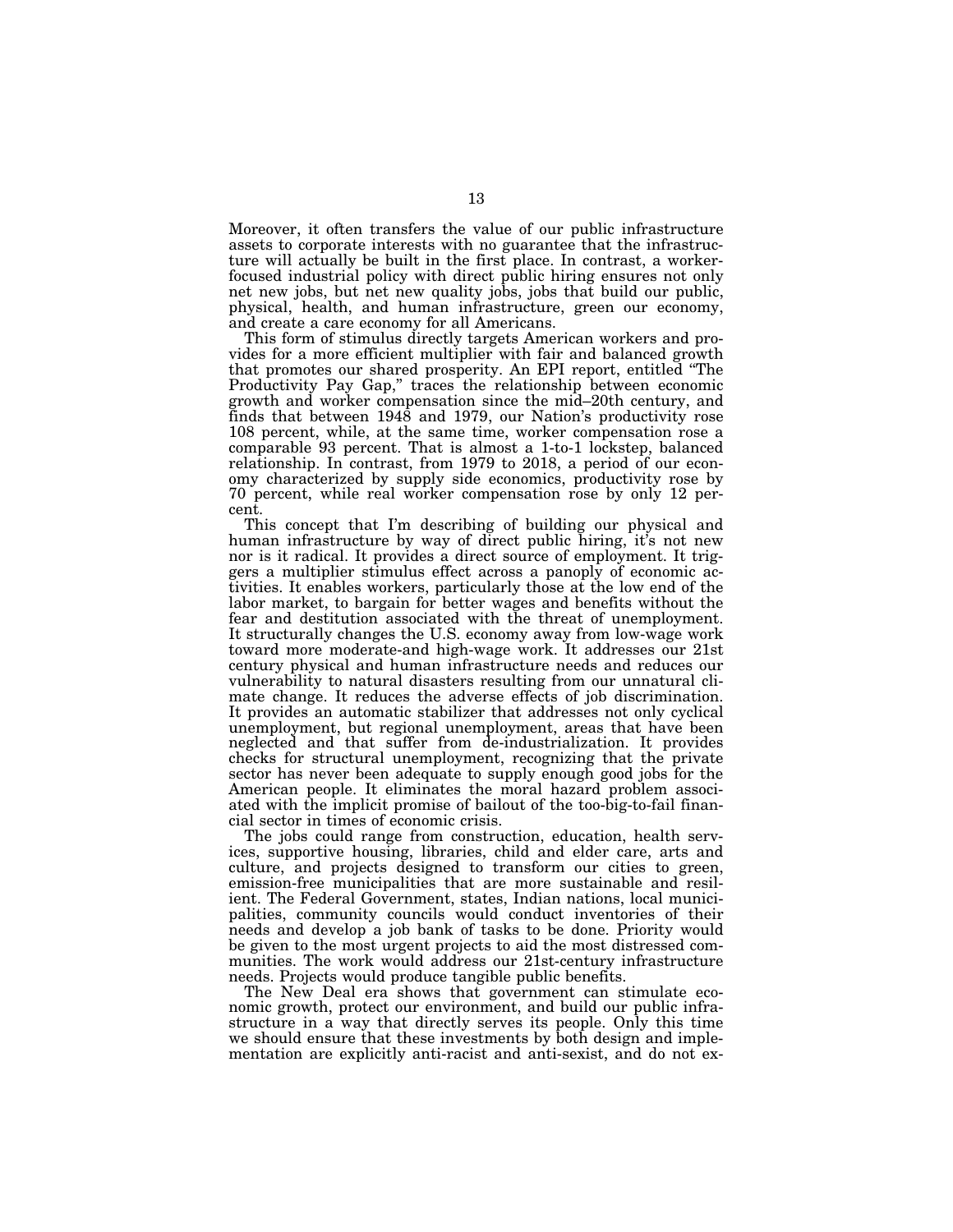clude anyone. Access to jobs and social insurance programs that protect workers, such as universal childcare, paid leave, elder care, must truly be universal and ensure racial and gender equity.

So in conclusion, we need a 21st century public infrastructure that prioritizes our shared prosperity by centering worker livelihoods as both good labor and industrial policy. Thank you.

Mr. KHANNA. Thank you, Dr. Hamilton. Now we will hear from Ms. Martinez. You are now recognized for your testimony.

### **STATEMENT OF MICHELLE MARTINEZ, ACTING EXECUTIVE DIRECTOR, MICHIGAN ENVIRONMENTAL JUSTICE COALITION**

Ms. MARTINEZ. Thank you, and I want to thank you for the opportunity to present today, and specifically Vice Chair Rashida Tlaib, my Congresswoman where I live in the 13th District, for her leadership in Washington, DC. Thank you, Chairman Khanna, Chairwoman Maloney, Ranking Member Norman, and the other congresspeople present today. Thank you, Representative Gomez, for the invitation.

My name is Michelle Martinez, and I work as the acting executive director for Michigan Environmental Justice Coalition. For 10 years, MEJC has been fighting for equal access to a clean environment and environmental justice with coalitional partners working from the Jimenez principles of democratic organizing. Over the last three years, MEJC has engaged in a powerful campaign with partners, like We Want Green, Too, the Citizens' Resistance Against Fermi 2, Solidarity, Michigan Welfare Rights, and more to do three basic things in Detroit: make energy affordable, healthy, and find community-owned renewable energy pathways.

We feel that everyone, no matter where you live or what the color of your skin, deserves to be able to have access to affordable energy, to breathe clean air, to participate in the renewable energy economy. And what we have encountered is a matrix of corporate power and the politicians that they pay obscuring, obstructing, and denying our pathway to democracy and climate justice. For this reason, Congress needs to jumpstart the renewable energy economy with direct community investments, not just vague and uncertain benefits to areas in Michigan that are hardest hit by the long history of environmental contamination and disinvestment of the industrial sector. Detroit is not special. It's emblematic of the places all over the United States where racial inequality, pollution, and a disproportionate weight of all of the risks, with little to none of the benefits, of the fossil economy reign. A pollution-free economy is an opportunity to course correct from corporate greed to community health and wealth.

Just to give a portrait of what people do in the face of disinvestment and crumbling infrastructure, I turn to testimony given by resident Kiava Stewart to the Michigan Public Service Commission, highlighting the plight of power outages. In Detroit, pre-pandemic, our monopoly utility, DTE Energy, performed over 200,000 shutoffs every year just in the southeast Michigan serviced territory. Detroit experienced death from power outages twice the rate of the suburbs. Ms. Stewart specifically talked about how during power outages, mothers in her community would pool food and redistribute to those who did not have food from refrigeration spoil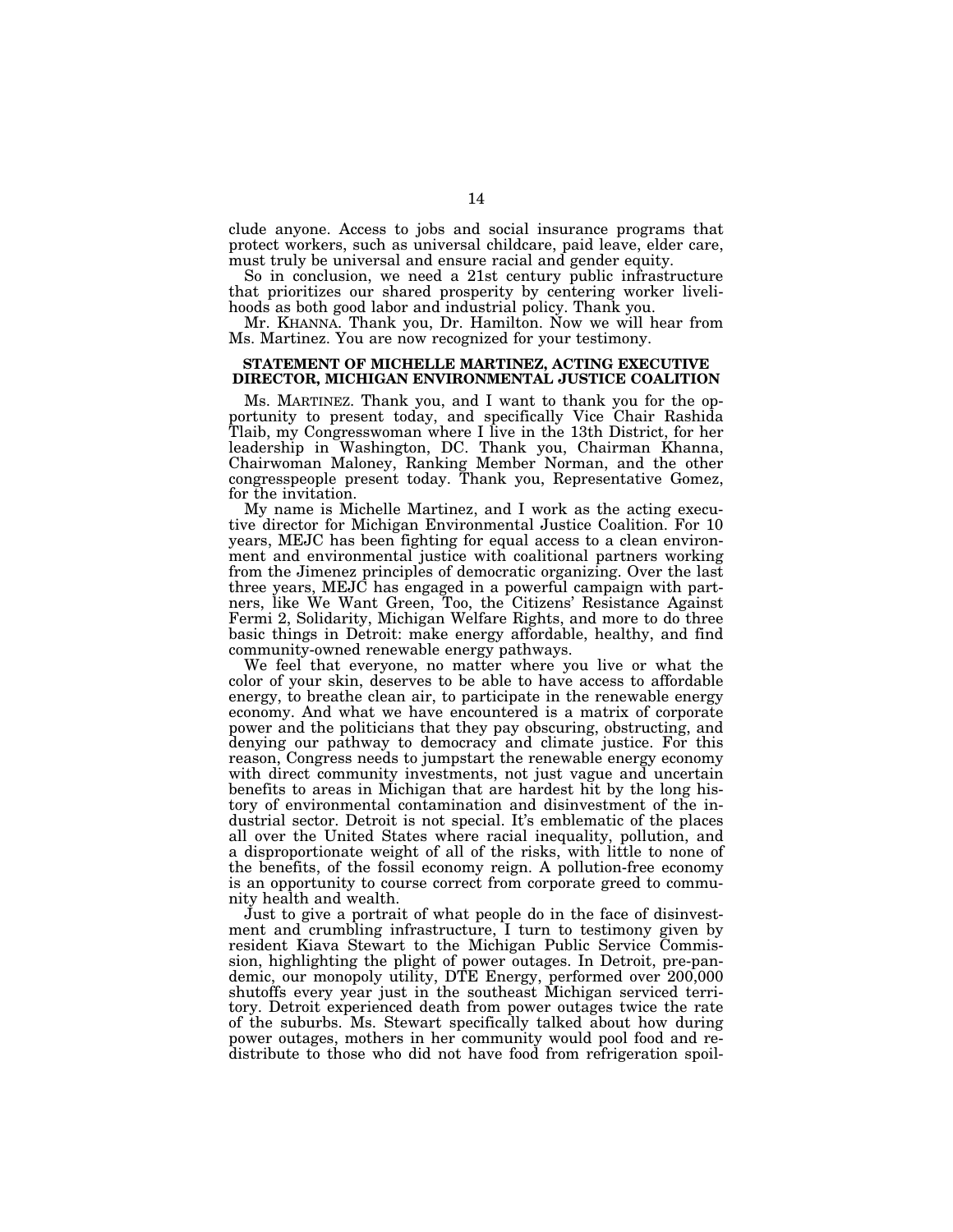age, going to great lengths to feed kids until the next SNAP benefits came. A recent report by the Georgia Institute of Technology's School of City and Regional Planning stated that a combined heat wave and power outage in Detroit could be worse in fatalities than the magnitude of Hurricane Katrina.

The American Recovery Plan must be ambitious in its push to invest in the renovation of our energy system with community health and wealth at the center to solve the climate crisis. Detroit wants to go to work to fix the climate problem. As outlined in the THRIVE Act, \$1.138 trillion is the estimated public investment in wind, solar, and geothermal energy that economic modeling shows is necessary to enable a 50-percent decrease in U.S. greenhouse gas emissions by 2030. Detroit wants these investments in our homes and in our schools to replace water systems and put solar on our roofs. But right now, fossil fuel proponents are pushing for false solutions that build out another generation of fracked gas, extend nuclear, extending their power and profit, threatening the most precious resource in the United States, the Great Lakes.

While advocates, tribal leaders, municipalities are leading to shut down the Enbridge Line 5, utilities continue to build fracked gas pipelines, tethering the Great Lakes for another three generations to the risk and the threat of climate-causing methane gas, methane gas 20 times stronger a climate-causing gas and carbon dioxide. And for that reason, we must reject false solutions, like capture technology, credit trading as a solution.

Today we experience such wild inequities in the energy system. University of Michigan researchers found that in Detroit, a city of 85 percent Black and Latinx residents, use energy less. We pay a higher proportion of our income on energy. We're overexposed to fossil pollution, and, as a result, we experience hospitalization and the costs from healthcare bills because of it at a much higher rate. We experience healthcare costs even from high heat events from that of our suburban white counterparts, demonstrating clearly that redlining and white flight that happened over the second half of the last century is defining the early stages of climate inequity. White suburban communities are just not experiencing the impact of energy system the same as Black and Latinx urban Detroit.

The barriers to access renewable energy are big, and Congress must level the playing field with bold, direct community investments to ensure equitable development, equitable deployment of resources, fairness in the rate structure, access to capital, adequate education, job training, work force development, technical assistance, guaranteeing of minority business contracts to sustained resources that will combat the low wages, limited access to training, corporate monopolies, and the racial discrimination baked into the system.

Of course, Detroit needs an increase in LIHEAP moneys. Absolutely we need this in an increasingly unaffordable energy system. But we need fair, affordable funding mechanisms for ownership and wealth creation that are aligned with climate justice. First, Congress can employ a national moratorium on all utilities shutoffs and debt relief, mandate affordable payment systems and levy heavy penalties for stranded assets, and enact a halt on the regressive mechanisms that allow companies to pass the risks of their de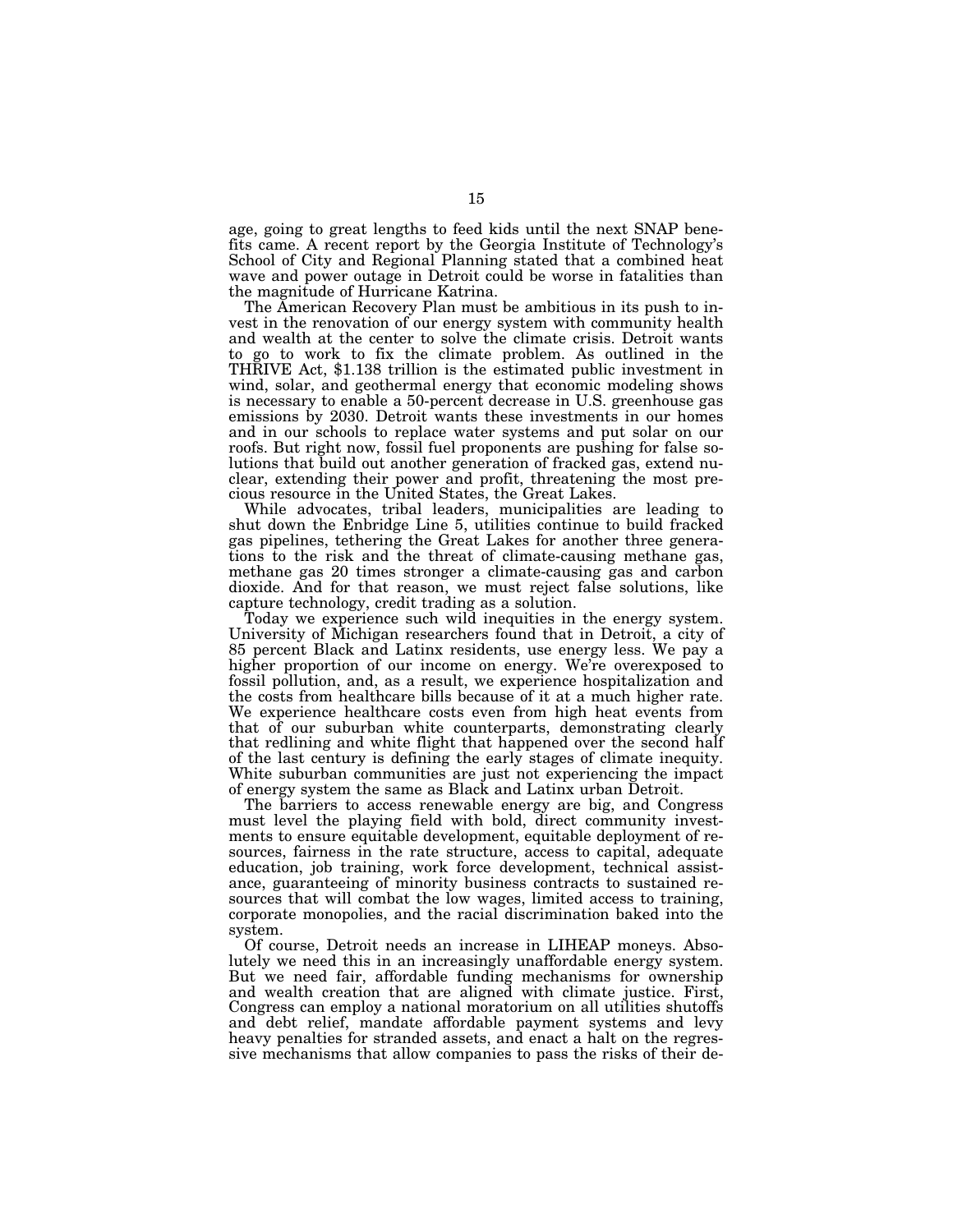cision to construct new fossil infrastructure onto rate payers. Next, the Federal Government can alleviate access barriers and reject false solutions with real solutions by offering direct grants, revolving loans to local entities to implement those community-owned solar, distributed energy, and access to battery storage, and offer assistance to residents who are putting their own dime into the electrification of their homes. Our state——

Mr. KHANNA. Ms. Martinez, if you could just wrap up in a couple of sentences.

Ms. MARTINEZ. I'll close here with the investments that Congress need to make right now should address these issues. We need oversight, ensured adoption of the WHEJAC recommendations, including Justice 40 and EJ Mapping Tools. Thank you so much, and we look forward. Thank you for your time today.

Mr. KHANNA. Thank you, Ms. Martinez. I now would like to recognize Mr. Hawkins. You are now recognized for your testimony.

### **STATEMENT OF SHAY HAWKINS, PRESIDENT, OPPORTUNITY FUNDS ASSOCIATION**

Mr. HAWKINS. Thank you, Chairman Khanna, Ranking Member Norman, Vice Chair Tlaib, and Representative Gibbs from Northeast Ohio in my home state, and members of the subcommittee. It is a pleasure to be with you today. This is my fourth time testifying before Congress, but my first time testifying before the Environment Subcommittee here, and so thank you so much for having me.

I am the co-founder and president of the Opportunity Funds Association, a trade association whose members are entrepreneurs, investors, and developers operating in opportunity zones. And this morning, I would like to discuss how opportunity zones are targeting private investment in areas of the country that have been de-industrialized and historically disadvantaged, and how opportunity zones can be expanded to help provide cleaner, more affordable, more secure energy. Further, I want to emphasize the importance of pursuing an infrastructure plan that makes significant investments in traditional infrastructure without crippling tax increases on small businesses and workers that would undermine the historic progress made prior to the pandemic in minimizing minority unemployment, and raising minority incomes.

So prior to founding OFA, I served as the majority staff director for the Senate Finance Subcommittee on Energy, Natural Resources, and Infrastructure, and as tax counsel to Senator Tim Scott, where I helped him champion the Investing in Opportunity Act legislation authored by Senator Scott and Senator Cory Booker that became opportunity zones. And on this side of the Capitol, I was pleased to see that you, Chairman Khanna, as well as Chairwoman Maloney, and as well as Representative Cooper on this subcommittee were all co-sponsors of that legislation. That is very

Recent IRS data shows that \$24 billion has been raised and committed to investment in opportunity zones thus far, with billions being raised in the heart of the pandemic. And a recent report from the Council of Economic Advisers estimates that opportunity zones will lift 1 million Americans out of poverty and reduce poverty in designated zones by 11 percent. We are also seeing key invest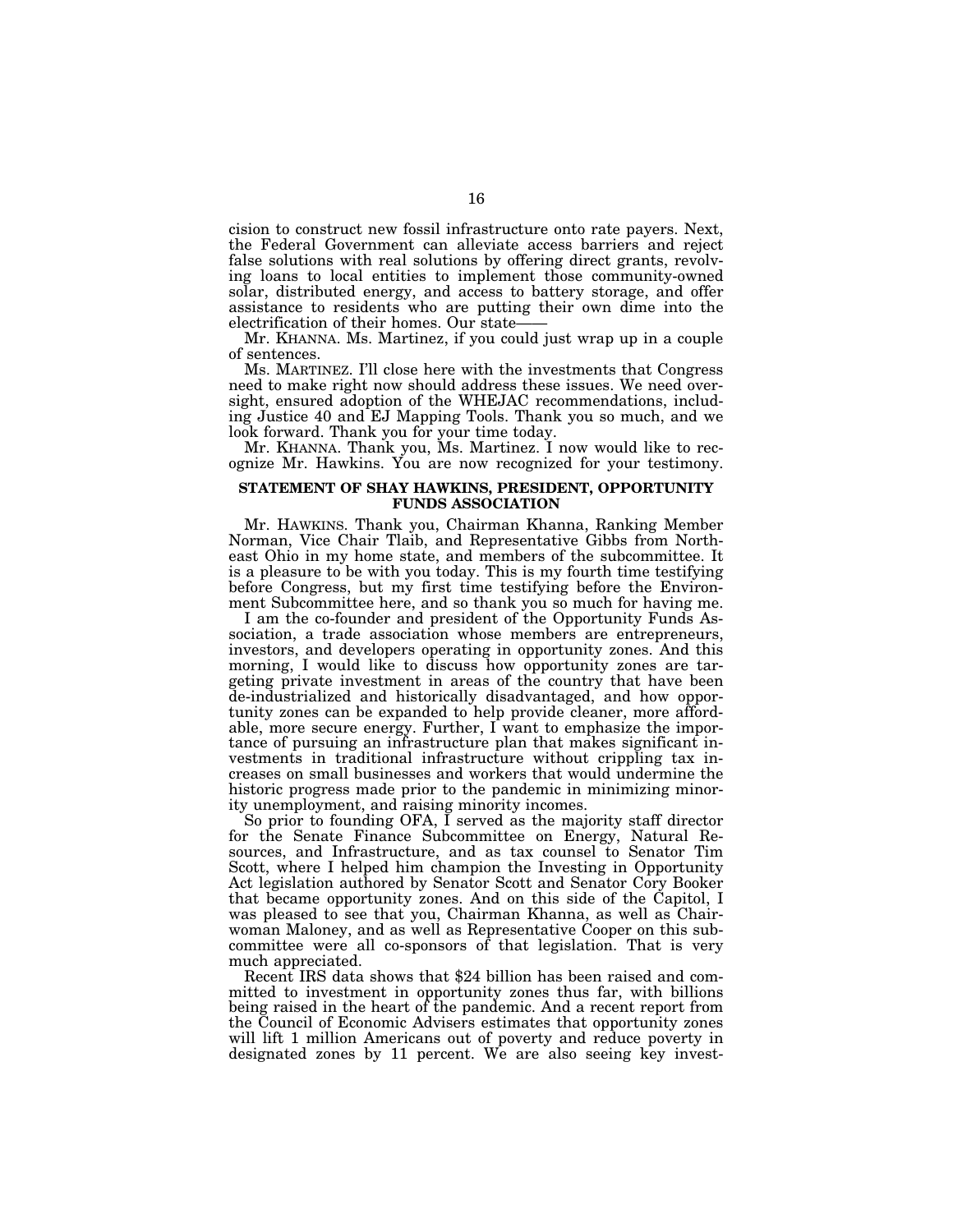ments in operating businesses taking root in opportunity zones in critical industries, such as clean energy. There are 475 solar installations producing more than 1 megawatt of activity in opportunity zones, as well as 127 wind farms, and 15 battery plants producing at least the same capacity as what we saw on the solar side. Out in Indiana, Hoosier Solar Holdings is embarking on a large-scale solar build-out project where they are looking to build six utilityscale solar projects across four counties there in Indiana. OBE Power, a Hispanic-led software company based in Miami, recently raised \$300,000 to fund an expansion of electric vehicle charging infrastructure with the goal of having 2,500 stations across the United States operational by 2023.

And so Congress should look to encourage cooperation across opportunity-zone-oriented agencies. They should look to empower CDFIs to take a more direct role in opportunity-zone investing. We should look to make opportunity zones more transparent through legislation, such as the IMPACT Act that was introduced by Senator Sinema and Senator Scott last Congress, and should look to expand opportunity zones and extend that policy more directly. On the infrastructure side, again, we should look to pursue bipartisan infrastructure plans that do not raise taxes, and, instead, look to fund the infrastructure plan through transportation fees and redirecting existing funds to pay for that infrastructure build out.

I appreciate, again, you allowing me to come to speak to the subcommittee, and I look forward to delving even more deeply into ways that we can bring more wealth and jobs to Main Street. Thank you.

Mr. KHANNA. Thank you, Mr. Hamilton. Right on time, as a former Senate staffer.

Mr. HAWKINS. Yes, sir.

Mr. KHANNA. The chair now recognizes himself for five minutes of questioning.

Mr. Bloomingdale, I was struck by your phrasing that we must create jobs in advance of any reduction in employment, and that we must bring good jobs first before talking about a transition. You have really been in these communities, and I know you are very blunt. How best can we frame a climate agenda to speak to that concern and build the synergy between the climate movement and workers in these communities?

Mr. BLOOMINGDALE. Well, and thank you for the question, Congressman, and I will try to be as brief as I can because it is a complicated question, right, because you are dealing with people's livelihoods, and people, you know—change worries folks, as you well know. And one of our previous testifiers talked about the coal mining jobs, especially the unionized ones, were the good jobs in West Virginia. Folks could live a middle-class lifestyle, and that is the union difference, of course. But when you talk to people about change, it is troubling because, first of all, obviously, they may start to think about, do I have to move and am I going to have to sell a house in an economy where there are no jobs, because my job at the power plant, or at the coal mine, or, back in the 80's, at the steel mill, is going to disappear?

So, you know, it is a conversation that you have got to allay people's fears, and you have got to talk to them about the kinds of jobs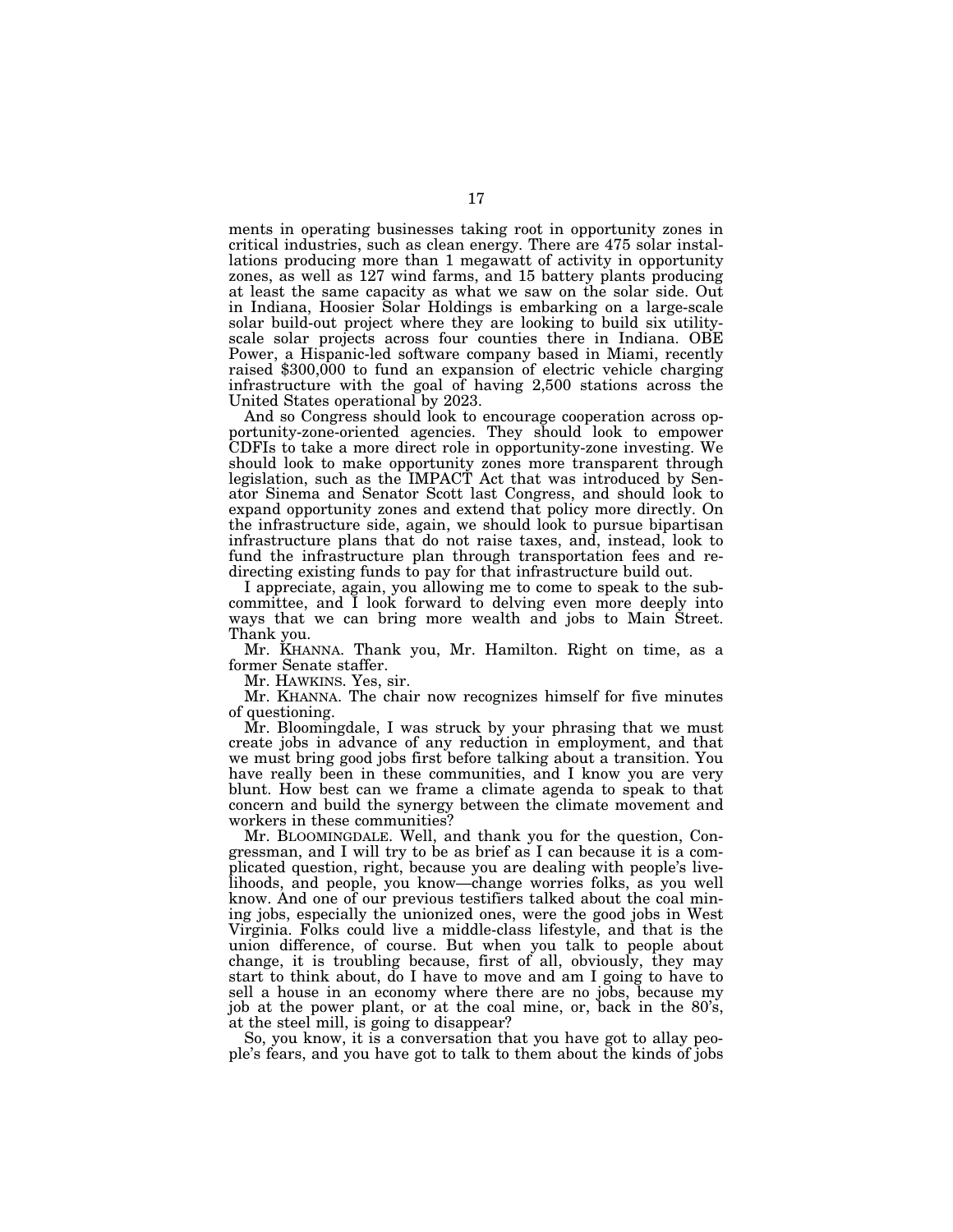that will be coming to their region, how they can train for those jobs because some of the skill sets that you have as a coal miner are not necessarily transferable to doing, you know, cable installation, although, you know, they are pretty talented men, mostly men, some women, and can easily adapt to those skills, but it will take training. And you have got to show that the jobs are there, not just train somebody for a job that may or may not exist, which is why I say it is important for the jobs to be created first as things start to change.

And, you know, carbon capture is a technology that is, you know, still being developed, but being used in some pilot programs. And, you know, I think if the idea is to reduce carbon emissions, which it is, and how we do that if we still use coal-fired power plants, but with zero carbon or very low carbon, then, you know, that is going to keep those jobs existing. Now, they may eventually disappear because coal will disappear. It is a finite resource, but that is 100 years in the future, but I think that you have to have the conversation. You have to show them. This isn't Missouri, the Show Me state, but you have to show people that you are serious about job

And, as I mentioned in my testimony, you can't go from a \$30- \$35-an-hour job with a pension and healthcare and expect somebody to go into a warehouse job for \$15 an hour. You know, nobody is going to cut their mortgage in half. Nobody is going to cut their gas bill or electric bill in half. Of course the best way to do it is unionize those jobs, but there has got to be a way to make sure that folks aren't losing their economic viability through transition.

Mr. KHANNA. Thank you, Mr. Bloomingdale. You had very powerful testimony that I think we should all hear. I have two minutes left and questions for three of the panelists. I will ask the three questions and ask that you just spend 30 seconds or so on it. Mr. Dennison, if you could speak about what would you want in this infrastructure bill to allow for this new economy to flourish? What would be your bold ask if you could ask the President? Ms. Martinez, you have been such a champion on the THRIVE Act. What would the THRIVE Act and the trillion dollars mean for Detroit? And, Dr. Hamilton, you spoke brilliantly about the divergence between productivity and wages. What would be one or two things that we could do in this infrastructure bill that would help address that divergence so that workers actually were being paid for their productivity? Mr. Dennison, we can start with you.

Mr. DENNISON. Direct job creation for people who face barriers to job creation.

Mr. KHANNA. Terrific. That was succinct. Ms. Martinez?

Ms. MARTINEZ. Wealth creation for communities who have been suffering under the weight of pollution for the last three generations. Community solar, distributed energy, battery technology concentrated in those communities.

Mr. KHANNA. Thank you. And Dr. Hamilton?

Mr. HAMILTON. Direct hiring directly benefits workers, builds up the infrastructure for growth for workers and society, et al., and it disciplines the private sector in a way that says if you are going to hire American workers, you have to pay them at least this and offer them at least these conditions.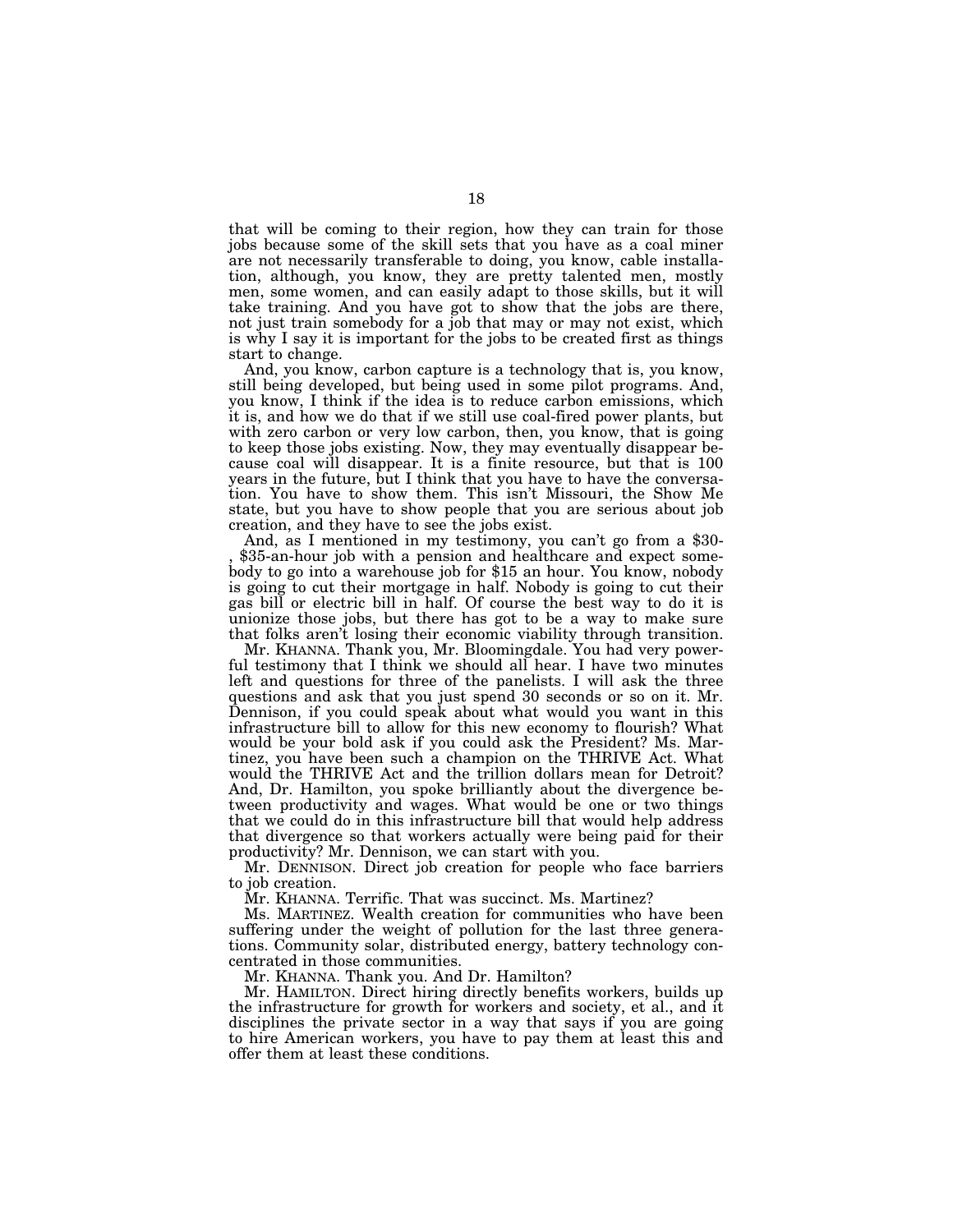Mr. KHANNA. Thank you. Well, that was very well done. I now yield to the ranking member for five minutes of questions.

Mr. NORMAN. Thank you, Chairman. Mr. Hawkins, President Biden's American Jobs Plan will cost American taxpayers \$2.25 trillion, which adds \$5.7 trillion that was just spent on the COVID package. Of that, Biden is demanding hundreds of billions of taxpayers' dollars to be spent on vague climate priorities, such as electric vehicles for the Post Office. He has got dollars for 500,000 EV chargers. He is replacing 20 percent of the school buses with a fleet of electric buses. This is on top of some of the figures I have already cited: lumber prices up 400 percent, gas prices that are through the roof. Is this the best way to boost our economy with the most vulnerable communities having to bear the brunt of this with lower income?

Mr. HAWKINS.[Inaudible.]

Mr. NORMAN. Do you want to put your microphone on?

Mr. HAWKINS. I don't believe that it is, Ranking Member. The most troubling aspect of the plan is in the pay-for. When you look at the taxes that are being proposed in association with the plan, particularly the severe increase in the corporate tax rate, it is troubling because corporations don't actually pay taxes. What they do is they pass those taxes directly on to workers in the form of reduced job opportunities, consumers in the form of higher prices, and shareholders in the form of reduced share prices. So what you are looking at, particularly the impact on consumers is very troubling because consumers are already dealing with the current inflation rate increase of 12 percent. You could look at it as if Congress imposed a 12-percent sales tax on everything that the American consumer and American families need right now, and so we don't want to then hit workers and small businesses with a tax increase on top of that. And so that aspect is very troubling.

Fortunately, there are bipartisan conversations going on right now on an infrastructure project that would be worth, you know, almost \$1 trillion and that would fund a lot of what we look at as traditional infrastructure projects, but would do so through transportation fees and through redirecting existing allocated moneys toward infrastructure. You know, this plan, you know, we look at things, like broadband, you know. We look at \$65 billion for that, \$72 billion for water systems, \$21 billion for safety efforts, you know, et cetera, et cetera, \$56 billion for airports. These are things that can be done without those crippling tax increases that are going to really hit folks hard who can't avoid them.

Mr. NORMAN. And I guess, though, the adage ''you can't tax your way into prosperity'' is true now, in your opinion?

Mr. HAWKINS. Absolutely. You know, what we were doing prior to the pandemic in trying to minimize counterproductive regulation and minimize the tax burden, particularly on those in the lower end of the tax scale through things like the increase in the earned income tax credit, and you know, doubling the standard deduction, those types of things created arguably the strongest economy that we have seen in a generation. And so we should move back toward that type of approach and avoid crippling tax increases.

Mr. NORMAN. Well, as you say, corporations don't pay tax. The people pay the tax.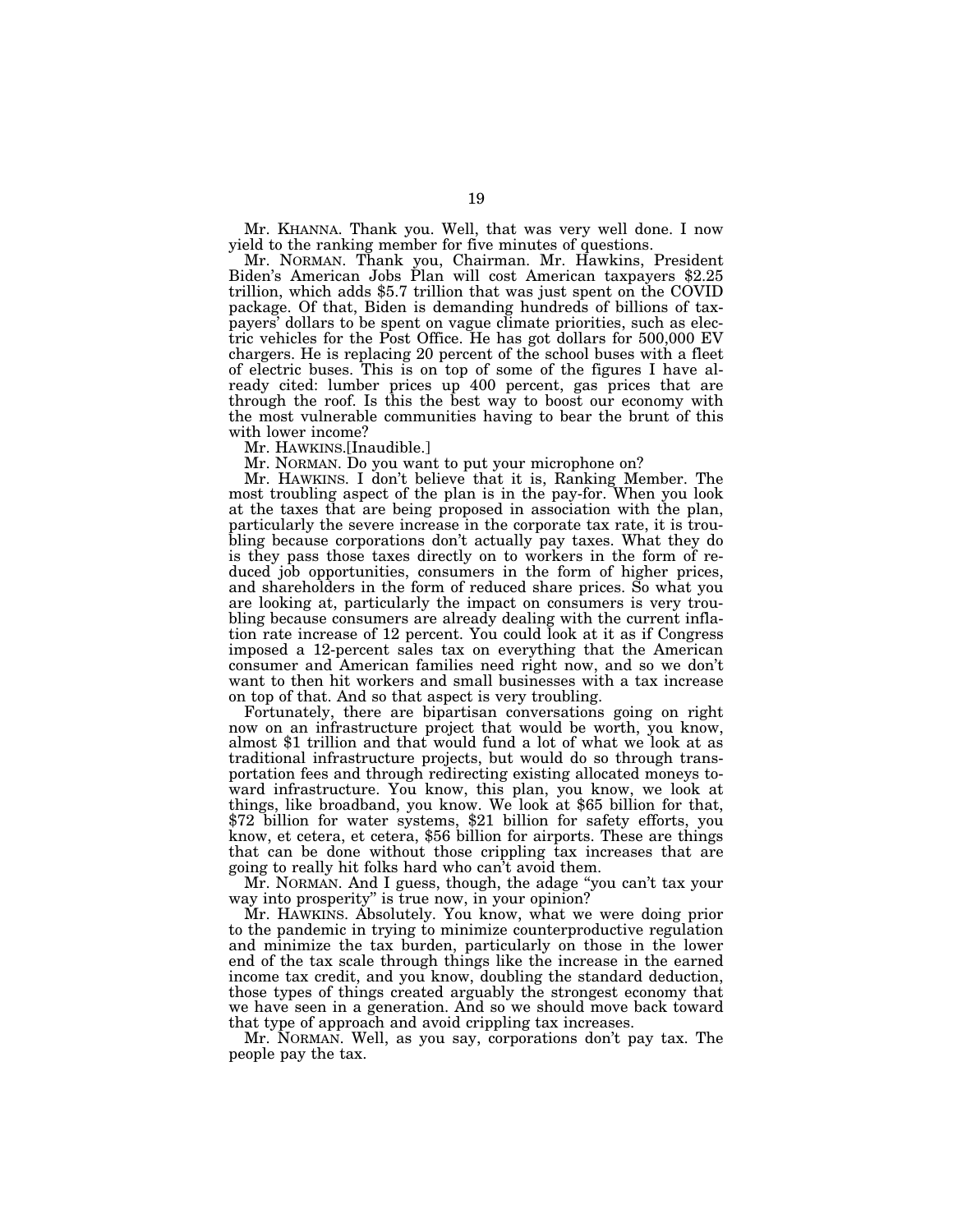Mr. HAWKINS. They just pass it through.

Mr. NORMAN. Right. Well, I applaud you on the opportunity zones. That is where private investment can go into disadvantaged areas. They have offered tax incentives where if you hold the property five years, you get a 50-percent discount on capital gains. If you hold it 10 years, you get 100 percent. That is incentivizing the private sector, so thank you for those type of jobs that you have. I have yet to see one job created from the Keystone pipeline that was canceled that this Administration promised would be there. Have you?

Mr. HAWKINS. I have not.

Mr. NORMAN. OK. Thank you. My time is up. Thank you, Mr. Chairman.

Mr. KHANNA. Thank you. I now yield to our vice chair, who has been really a great partner in this committee, Rashida Tlaib.

Ms. TLAIB. Thank you, Mr. Chair. Welcome to all of our witnesses here today. I am so incredibly proud to see Michigan's own, 13 District's own Michelle Martinez, the executive director of Michigan Environmental Justice Coalition that brings so many amazing organizations together, and she has been a fierce fighter. The first time I was exposed to Ms. Martinez was when she was with Sierra Club Detroit. And I was going door-to-door, and I saw white crosses in front of people's homes, wanted to know what that was about. And it was a campaign that the organization was doing to expose the human impact of doing nothing on climate, and people had white crosses in front of their homes if someone in their home died of cancer, survivor of cancer, was experiencing it, and it was eye opening at that point. I grew up in Southwest Detroit where the community had no idea what was really happening behind the polluted clouds, the odor that was coming through our windows, and now fully understand the really human toll on that.

I really, truly want to talk about the human cost. I know folks are talking about taxes and all those kinds of things, but really the true human cost on the American people on doing nothing about climate crisis. We talk about climate crisis here in Washington all the time, but I really think we always lack the understanding of really the cost. If you want to look at the economy, how the cost to the economy is when we do nothing, and, really, the human cost, to me, is something that we can't look away when we talk about forgotten communities like the one in my district.

And, Mr. Chair, I don't know if you know this. Literally, in the shadows of a Marathon oil refinery, across the street from there is a playground and a rec center where we had one of the committee hearings like this there. And as many of you all celebrate with your community, you know, cutting the ribbon and opening parks, and, you know, public spaces, my community in Boynton in Southwest Detroit, 48217 community, celebrated the installation of a toxic air monitoring station that they finally were able to get an air monitor to monitor the toxic emissions from the residents that were forced to breathe them in. So you understand the human cost of doing nothing. And so I really want to ask Ms. Martinez, you know, what does it truly mean to be forgotten when it comes to policy and when it comes to when you look at budgets that are coming out of Washington, DC, and it leaves communities like ours behind? What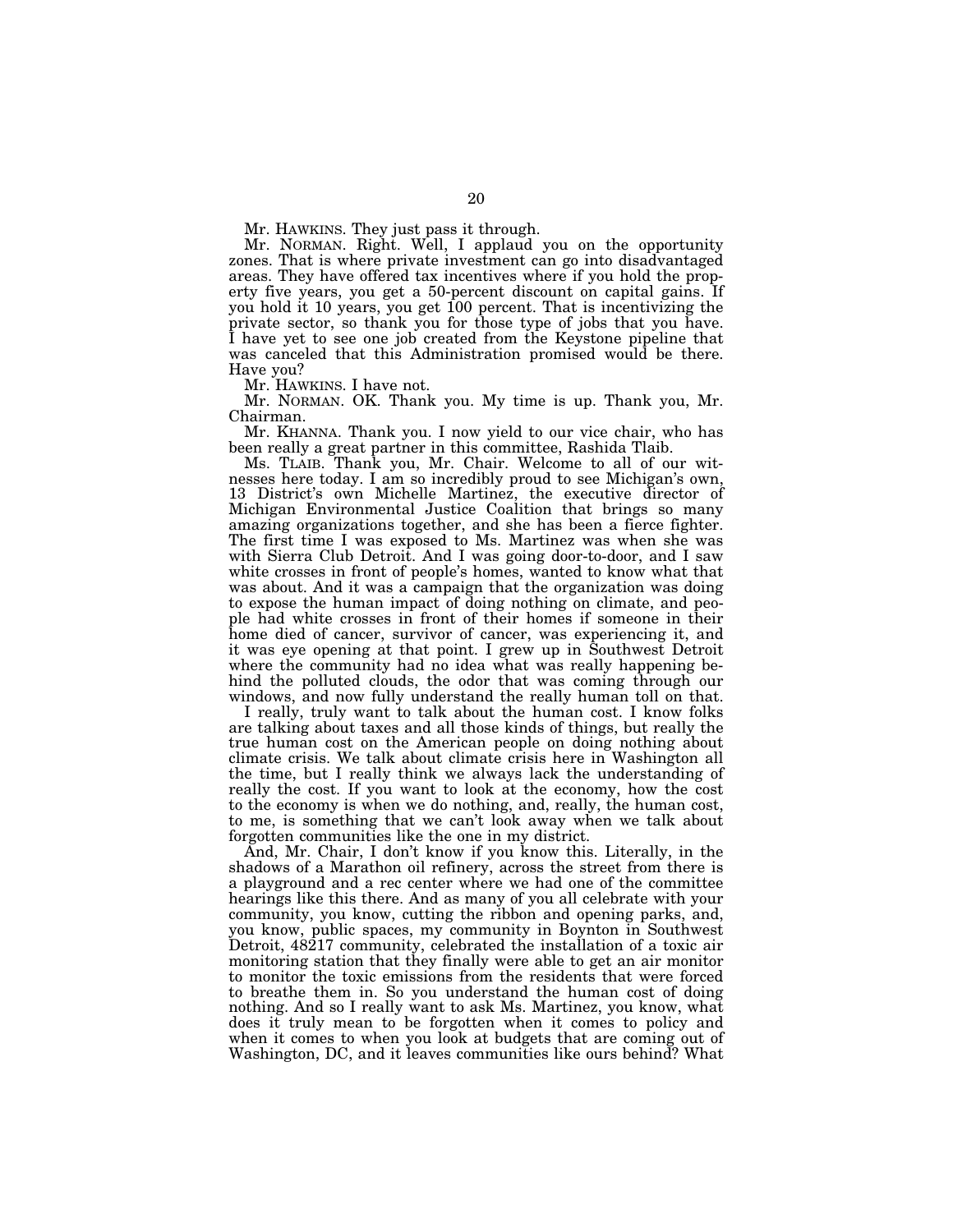is the human toll on the people that we are supposed to be fighting for here in Congress?

Ms. MARTINEZ. Thank you, Congresswoman Tlaib, and thank you for your leadership in this. It really is taking every single one of us in Southwest Detroit and all over Michigan to, you know, scream from the rooftops that, you know, when you have kids that are being born with asthma, they don't have a fair chance. When you have kids who are locked in their homes, not because of COVID, but because we have been out of attainment, we have had illegal levels of sulfur dioxide since 2008. You know, kids are going to their grandparents' funeral at 60 or 65 years old from ailments associated with pollution, cancer, and heart disease. Families are being robbed of that special connection and grief and trauma is put in its place. And so we have seen now more than ever that, you know, healthy households are the building blocks of a strong and joyful community. Nothing is more apparent than that during COVID.

And so all of our forgotten communities, you know, it really means closing your eyes and saying I don't care where fossil fuels come from, what harm they cause, or where they end up because they come from Southwest Detroit. They run through native lands in the Traverse Bay area. They spill in the Kalamazoo River. And at every point, from fracking to pipeline, to burning petroleum coke in the coal plant, or ending up in oceans as plastic, with each dirty intersection of fossil fuel production, we close our eyes and we try to forget who suffers most for corporate greed, and it is Black, brown, indigenous, Latinx communities.

So status quo, Congresswoman, it means more pollution. It means allowing the rush for gas to be built out in Michigan and poison our Great Lakes. Every time we invest in these false solutions, it is an opportunity cost to our future, to equity, to climate justice. So we really have to understand the scale of the moral question before us, right? Act now and save millions of lives or wait, have it cost 10, 20 times more, and allow those false solutions to take hold, sacrificing humans, millions of non-human people, non-human lives, right? And it is not alarmist, right? This is a well-studied scientific observation from climate scientists. So, you know, urgency of now, right, and going bold is our charge, is our challenge. So, you know, that is our plea from Detroit, right, that we really need this for jobs, for our future, for our kids, and for the Great Lakes.

Ms. TLAIB. Thank you so much. And, Mr. Chair, I would love to share with our colleagues some of the fraudulent activity of opportunity zones by billionaires who have gotten their areas designated, even though they didn't meet the Census requirement, Mr. Chair. That is something I would love to be able to fully investigate when a billionaire can use our opportunity zone that was supposed to be meant for poor communities being used in wealthy communities like downtown Detroit where it isn't helping communities like ours. Thank you. I yield.

Mr. KHANNA. Thank you, Vice Chair Tlaib. I now recognize Mr. Gibbs for his five minutes of questions. If panelists could just mute.

Mr. GIBBS. Thank you, Mr. Chairman. Other than Mr. Hawkins and my colleague, Mr. Norman, everybody else has seemed to have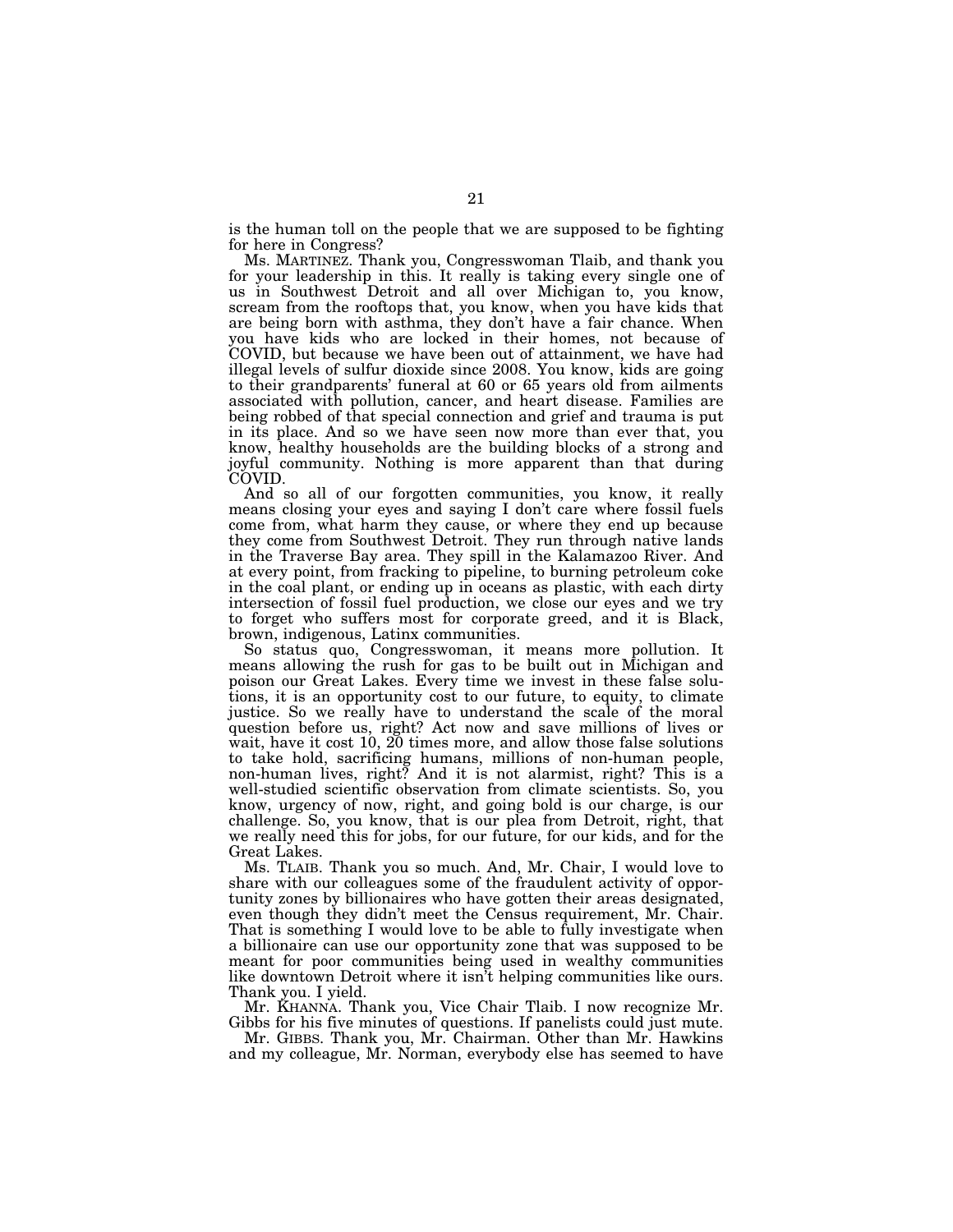forgotten that before the pandemic, we had the lowest unemployment in years. We had the lowest unemployment in our minority communities. We had the highest real wages, most discretionary income in our lifetimes. And since then with the pandemic, which obviously caused a lockdown and a lot of things happened, but we did have bipartisan solutions last year that saved lots of jobs and lots of businesses that was passed on a bipartisan basis. And now what we have seen happen since then, when the economy is coming out, the lockdowns are ending, we have about 9 million jobs in this country that aren't filled.

The thing I hear from businesses all the time is we can't get workers. We can't get workers. They are paying extra, they are signing bonuses, they are doing everything they can because they are all in very a competitive position fighting for workers. And what has happened now, we have had an Administration on the other side of the aisle, they have killed, well, I guess, probably millions of jobs, but at least thousands of jobs, when they killed the Keystone pipeline. They are also hurting the environment because that oil field in Canada is still going to get produced. It is going to be trucked out or trained out, railroaded out, instead of a pipeline, killing the border wall that killed a lot of steel workers' jobs and the impact of that. So right there were thousands of jobs that were killed in just a matter of months.

And now we have seen inflationary pressure. We have seen a tax now on our lower-income people because of inflationary pressures, of higher gas prices, over \$3 a gallon, higher food prices. Their cost of living is going up. And now they are talking about increasing taxes in an economy that is just struggling to come out of a very unprecedented episode of the pandemic. One way, at the 50,000 foot level, we can get out of this and help people get back to their lives is don't continue the policies we had to do last year on a bipartisan basis because the stimulus checks were needed then, but now they are causing people an incentive not to go to work. The extended unemployment is killing jobs—not killing jobs—killing people not to come back to work, and there is suffering in our business community, and these policies have to change. And I think we always need to remember what the situation with the economy was before the pandemic, and, fortunately, since our economy was so strong before the pandemic, it has actually helped us, I believe, to get through the pandemic now as we claw our way out of it.

Mr. Hawkins, opportunity zones, I am really excited about it. My friend, Senator Tim Scott, you guys worked on that and got that done. Can you explain a little further, you know, how that actually works, how it brings capital investment into certain areas, and what has been the impact since it has been instituted?

Mr. HAWKINS. Sure. Thank you, Representative Gibbs. What we did there is we gave Governors the ability to designate one-quarter of the distressed communities in their states as opportunity zones, as places that were eligible for this particular type of investment. And every opportunity zone is going to have a poverty rate that is greater than 20 percent, and is going to have an average income that is less than 80 percent of the state average. And so, you know, opportunity zones themselves, you know, have the effect of being disproportionately minority and disproportionately areas that were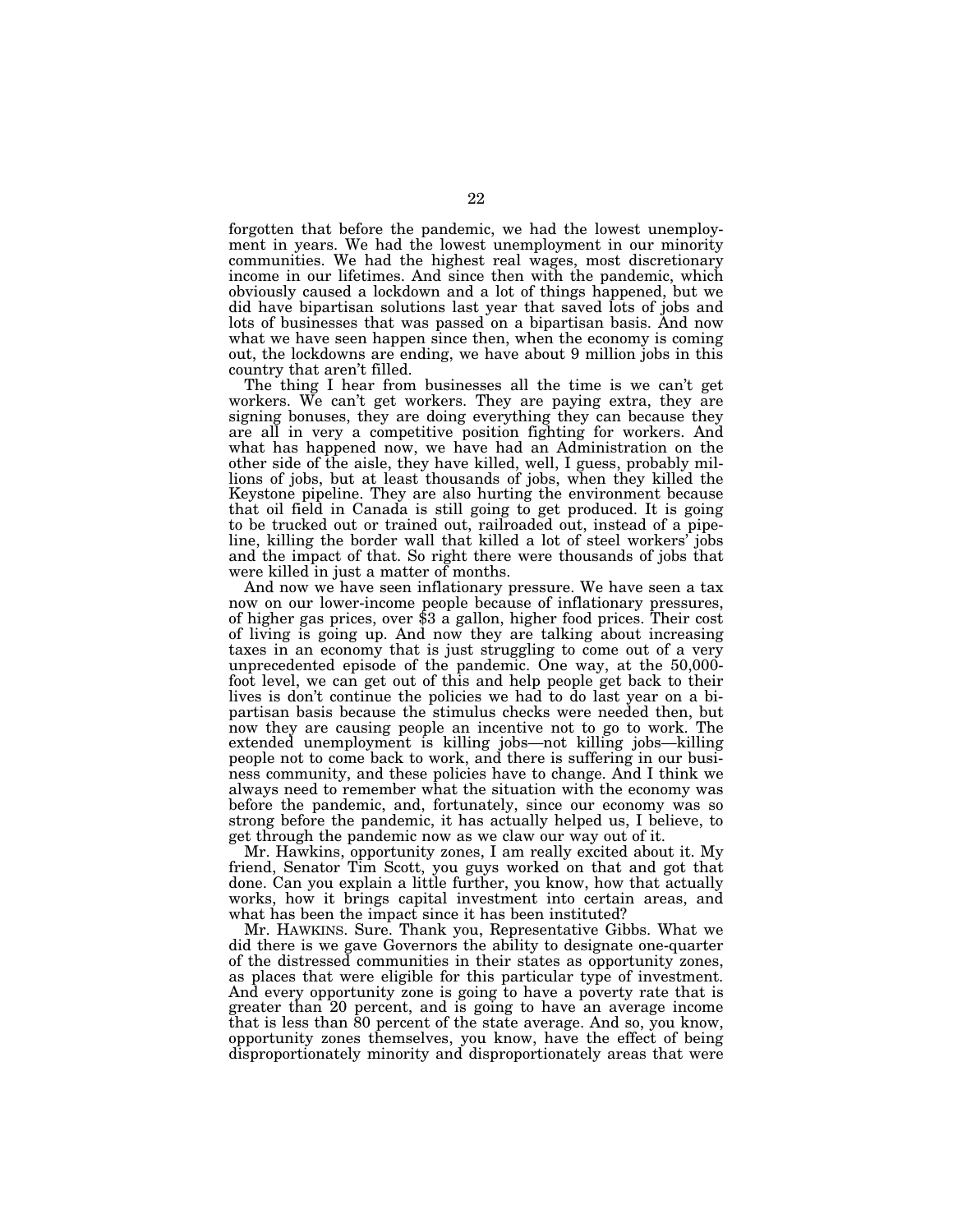affected by, you know, de-industrialization, part of what we are looking at in this hearing.

And so we gave Governors, you know, sort of three non-binding criteria. We asked them to look for areas where there was significant social disruption and economic disruption. We asked for them to look for areas where there was significant opportunity, a chance for a potential investor to turn a dollar into \$10, and, finally, areas where there were mutually reinforcing state, Federal, and local programs that could really put the policy on a strong footing. And Governors did a very good job, whether Democrat or Republican, in selecting areas according to what the needs of their state were and the aspects of the-

Mr. GIBBS. But it really did streamline investment capital coming into those areas, right?

Mr. HAWKINS. Absolutely.

Mr. GIBBS. Because you can't grow jobs, you can't grow businesses if you don't have capital, right?

Mr. HAWKINS. Absolutely, and one of the other witnesses specifically pointed out the importance of place-based investing, and, you know, opportunity zones is not a panacea, but it is a great example of very thoughtful place-based investing.

Mr. GIBBS. I am out of time, but, like I said, we could do a lot of things, but some of the policies that have been enacted have been disastrous to the economy in just a few short months. I yield back.

Mr. KHANNA. Thank you, Mr. Gibbs. I now want to recognize Mr. Gomez, who was very helpful in inviting some of the panelists and conceiving of this hearing. Mr. Gomez?

[No response.]

Mr. KHANNA. OK. Do we have Ms. Bush here? I know they are going to call votes soon. Is Ms. Bush on?

[No response.]

Mr. KHANNA. There is Ms. Bush. Ms. Bush, are you ready to have your five minutes of questioning?

Ms. BUSH. Yes, I can go.

Mr. KHANNA. Thank you. You are recognized.

Ms. BUSH. Here we go. OK. Sorry. I couldn't get my mute off. St. Louis and I thank you, Chairman Khanna, for convening this timely hearing. The earth has already warmed about 1 degree Celsius above pre-industrial levels. If we are going to stay below the catastrophic level of 1.5 degrees Celsius of warming, we must immediately decrease greenhouse gas emissions. This is an issue that hits so close to home for me. In the past, I have been unable to afford air conditioning in a city with sweltering summers that are hotter than ever before with 11 more 90-degree days per year than when I was born. We are already paying for climate change in our community year after year from extreme heat, high energy bills, and pervasive gun violence. As a single mother that has lived in my car with two kids, I know that people, predominantly Black, brown, and indigenous people, are suffering right now. We need to take bold action. We need a green new deal.

The greenhouse gas effect is not a switch that we can simply turn off, and it will take years of sustained investment—we know this—years to fully decarbonize our economy. The amount of car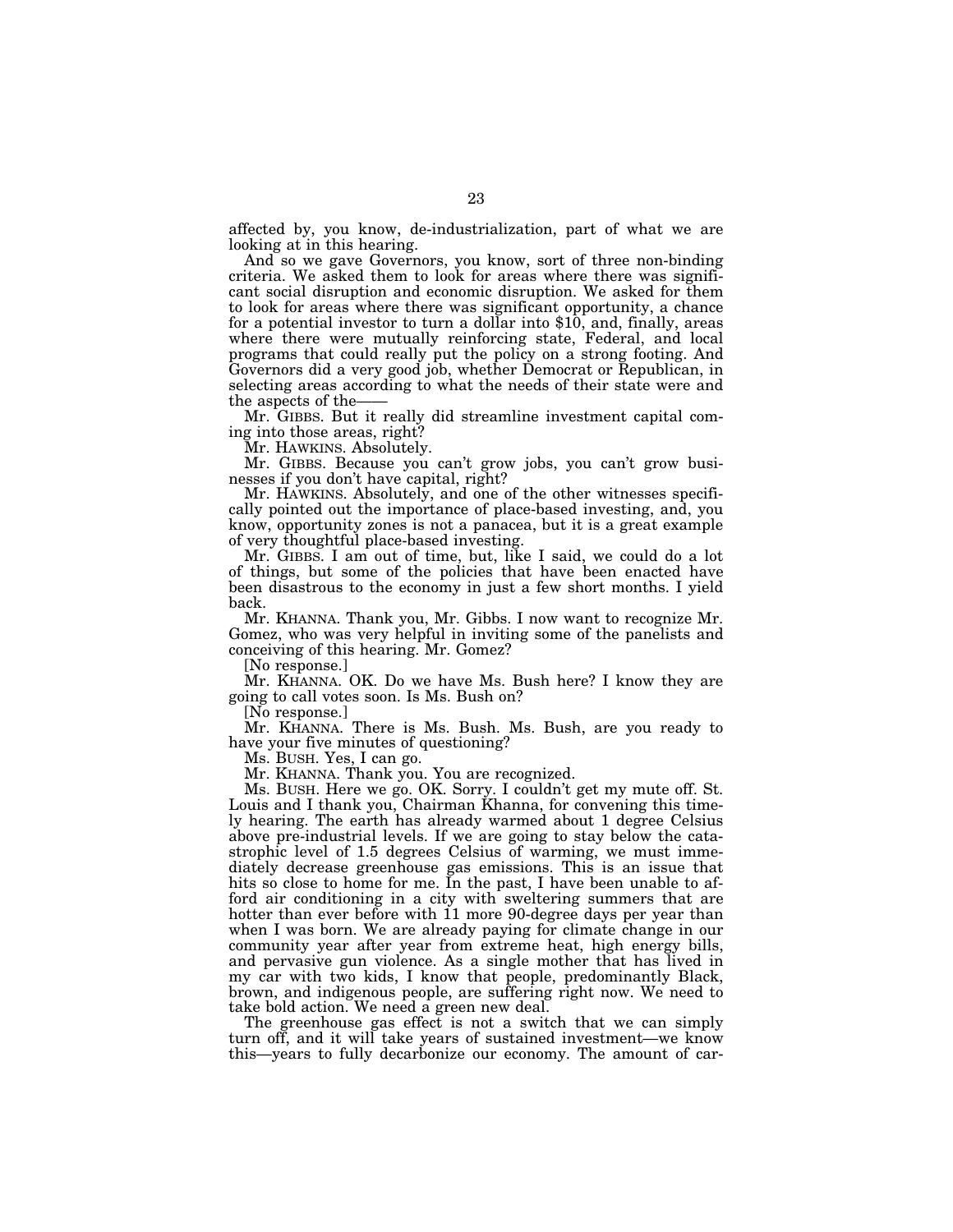bon dioxide in the atmosphere reached a record high in May at 419-parts-per-million, far more than what scientists estimate to be the upper limit of a safe level for carbon dioxide, which is, we know, no more than 350-parts-per-million in the atmosphere. Every increase represents additional fossil fuels burned in our communities, elevating the risk of asthma, cancer, and other illnesses. This is a racial justice issue. Ms. Flowers, how is climate change already disproportionately affecting Black communities?

Ms. FLOWERS. Well, thank you for the question, Congresswoman Bush. I can just start off by talking about, you know, what I am seeing firsthand. We are seeing in this area, I mean, right now there is a tropical depression off the coast of, you know, of the Gulf, and I am in Alabama. And what happens in communities of color oftentimes or poor communities or rural communities, people are living in mobile homes, they are already dealing with high power bills because of heat. I mean, it is in the 90's. It has been in the 90's here for a number of days. I am sitting up here now with air conditioning on to keep from sweating, you know, but what about those people that are living in these rural communities, these mobile homes that don't have access to that? And we are also seeing that people that have issues with asthma being compounded by the pollen in the air. I mean, I probably will continue to wear a mask myself because I have respiratory issues. One of the things that I have learned during COVID and wearing a mask is that I have fewer respiratory problems if I wear a mask, but what does this say about our air?

Ms. BUSH. Right.

Ms. FLOWERS. And what does this say about a lot of people that don't have access to that? So we are seeing lots of illnesses that have been exacerbated. In our communities, we are seeing tropical diseases that you normally don't see in the United States, like hookworm and other tropical parasites. So I think that through poor communities, communities of color, we are going to see a disproportionate amount of healthcare disparities.

Ms. BUSH. Right.

Ms. FLOWERS. If we look at it through a lens of health, we will see that it is very devastating in communities that have already been left behind. But if I could just get a moment of privilege here to talk about opportunity zones.

Ms. BUSH. Yes. Can I come back to you? I have a couple more questions I need to get-

Ms. FLOWERS. OK. I am sorry. I am jumping at the bit to-

Ms. BUSH. No, I am ready to hear it. Thank you. President Biden has pledged to slow the climate crisis, and the original American Jobs Plan offers a great start. However, I am very concerned that this bipartisan compromise will water down the plan, especially when its current level is a fraction of the investment needed to create millions of climate jobs and take the crisis on, at scale. Dr. Hamilton, does the American Jobs Plan call for enough investment to dramatically reduce emissions from fossil fuels?

Mr. HAMILTON. The answer is "no," but I like your framing that it is a good start. And this hearing is about not just ensuring we have an adequate environment, but how we do it, the manner in which we do it. And, you know, building on my colleague, Cath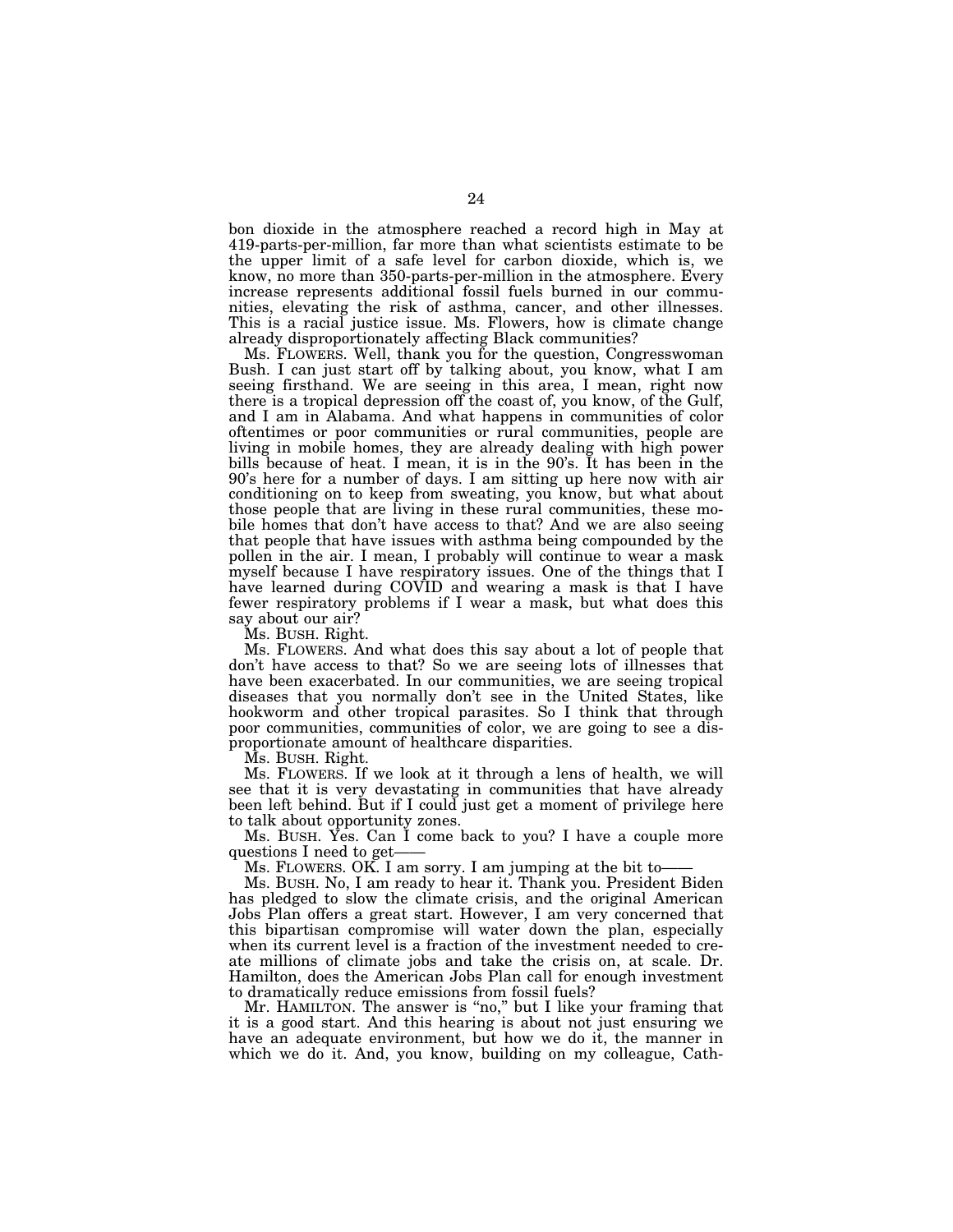erine Flowers, the point is opportunity zones as a mechanism to bribe capital to come in and develop underdeveloped communities, it is not the best way to do it. It siphons off that resource in an indirect way, and a question is, who benefits? Who benefits from that? Those that already have existing capital. It hastens gentrification and still leaves workers vulnerable to the imbalance of power, only this time the state is facilitating this imbalance of power. So we juxtapose that against an analysis where the public is directly investing in these communities and ensuring that the assets remain in those communities and still protect us against our inevitable climate change that is a result of our inactions.

Ms. BUSH. Thank you for that. Congress must pass a true and comprehensive climate and infrastructure package that immediately invests in public renewable energy. I will leave it there. Thank you, and I yield back.

Mr. KHANNA. Thank you, Ms. Bush. I now want to recognize Mr. Fallon for his five minutes of questioning.

Mr. FALLON. Mr. Chairman, thank you for your graciousness. I appreciate it. Oh, the currency of identity politics. If we want to talk about creating jobs in this country, we have to unleash the American capitalistic tiger. We have been paying people to stay unemployed for far too long, and anytime you subsidize something and incentivize it, it is not a miracle at all that you are going to get more of it. The Federal unemployment payments are continuing until September 6th, and if some of my colleagues on the other side of the aisle had their way, they would extend them even further when what we need to do is eliminate them forthwith, right now, immediately. And I have a great idea. Let's stop paying people to be unemployed and incentivize them to go out and not exist, but live.

Our country has reached the end of the COVID pandemic. If anybody wants a vaccine, it is available and it is free, and I would highly advise anyone, any adult in this country to get it. I got immunized the old-fashioned way. I had COVID and it was awful. It damn near killed me. It was terrible. I don't want anybody to go through an experience like that. Over 52-and-a-half percent of the country has received at least one dose of the vaccine, our mask mandates have been rescinded, and we are finally returning to normal.

Things about the identity politics that have bothered me is I have seen over the last several months in Texas and here in D.C. people accusing COVID of being racist. Fossil fuels today apparently is racist, and now the climate is racist. I was unaware of these things as a problem ever, but apparently some people believe they are. So let's look at some data and some facts. Our African-American brothers and sisters in 1900 had an average life expectancy of 33 years of age, and then through the next 120 years of further industrialization and apparently pollution, that life expectancy pre-COVID–19 was 74 years of age, a 224-percent increase. And before COVID, Blacks and Latinos had a very similar life expectancy. For whites, it was 47 years in 1900, so a huge disparity between Blacks for sure, and it was raised pre-COVID to almost 80 years of age. So we are doing something right in this country.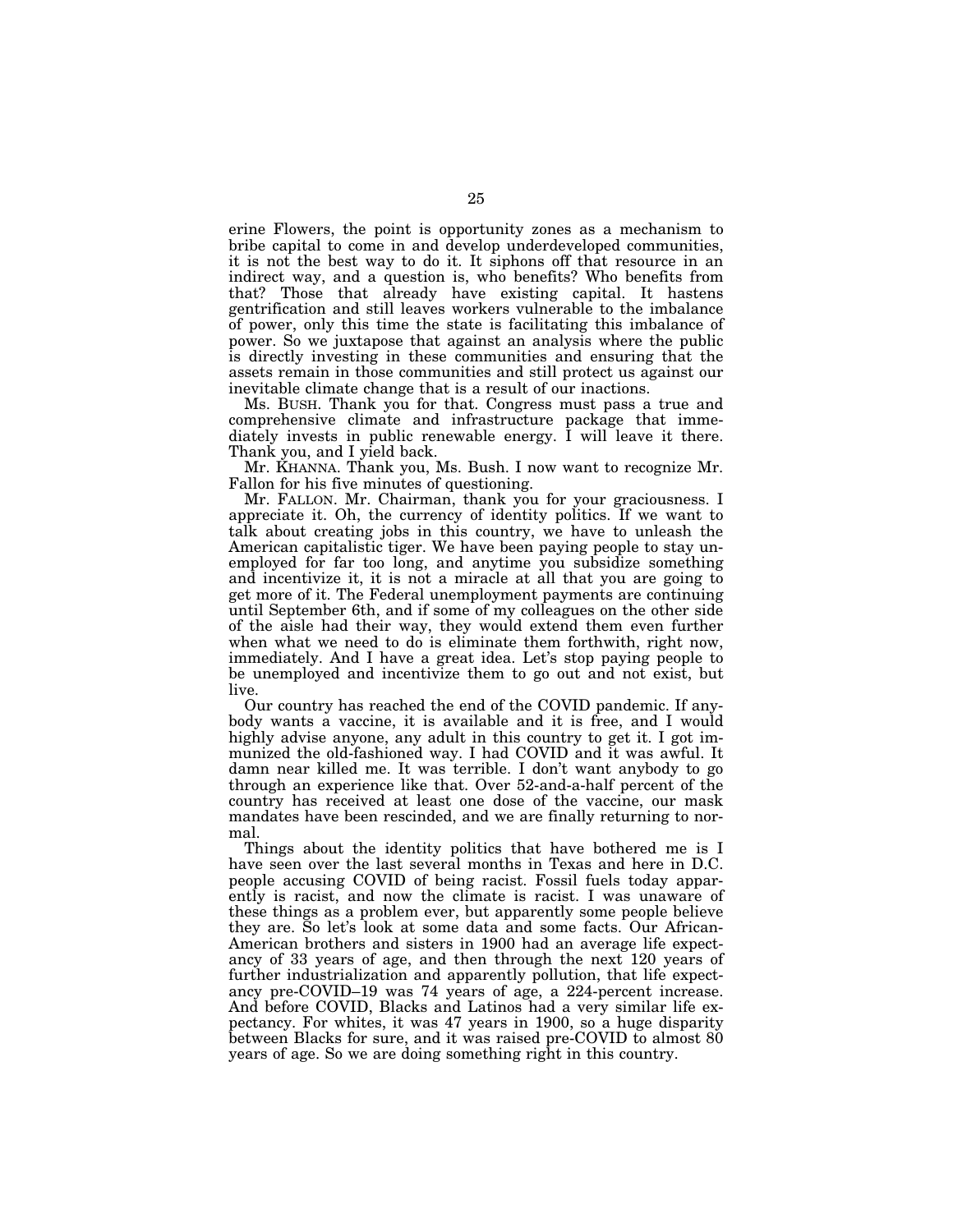Let's not be fooled. The American Jobs Plan is another massive Biden spending plan that will yield not the results that we are being promised. And I believe in the American people, and I believe in entrepreneurialism, and I believe capitalism is the one economic system that has ripped mankind, humankind out of poverty. Socialism didn't do it. Communism didn't do it. Kinship gathering didn't do it. Merkleism didn't do it. Nothing did it. Capitalism did it, and now we are splitting hairs because we are not a perfect country.

Mr. Hawkins, how much capital has been raised for investments through the opportunity zones?

Mr. HAWKINS. So far, according to the IRS, \$24 billion, with a "B," has been committed to opportunity funds, the vehicles for making these investments. It is estimated that about \$75 billion will come into the zones over the next 10 years, and so we are on track for that \$75 billion. And, again, you know, the Council of Economic Advisers estimates that 1 million Americans will be lifted out of poverty as a result of the policy. One thing that is important to note is that this policy is not a panacea for eliminating poverty. What it is, is it is a tool in the toolbox of community development. It is a particularly sharp tool, and it is a tool that has broad bipartisan support. So the Biden Administration and the HUD Secretary, as well as the folks at EPA and other areas have expressed support for opportunity zones. And the opportunity zones policy is the only aspect of the Tax Cuts and Jobs Act that have seen bipartisan amendments after tax reform.

Mr. FALLON. And real quick, Mr. Hawkins, can you explain how opportunity zones help target investments to historically disadvantaged communities?

Mr. FALLON. Yes. So what you are looking at is specific standards that were developed in line with the former new markets tax credit, basically where areas have high poverty rates and low income. And so from those areas, Governors were able to choose the areas within their states, 25 percent of those designated communities as opportunity zones.

Mr. FALLON. Thank you. Mr. Chairman, I yield back.

Mr. KHANNA. Thank you. And I see Mr. Gomez has made it. Thank you for joining us, Mr. Gomez, and your help in planning this hearing. You are now recognized.

Mr. GOMEZ. Mr. Chairman, thank you so much for having this important hearing. I was reading the title, "Jumpstarting Main Street: Bringing Jobs and Wealth Back to Forgotten America," and I was thinking, I said, this America was never forgotten. It was the fact that corporations, and politicians, and decision-makers viewed this part of America as the dumping ground for their businesses, for their industries, and then they went out of their way to target these communities. I represent the East Side of Los Angeles. A battery plant, operating 30 years called Exide under a conditional-use permit that bled out lead and contaminated the properties surrounding Exide, impacting Boyle Heights and impacting East L.A. Decision makers tried to put an incinerator where? In Boyle Heights and East L.A. They tried to put a prison where? Boyle Heights and East L.A. They didn't forget about this part of America. They saw this part of America as their dumping ground that they could pollute at will with no repercussions.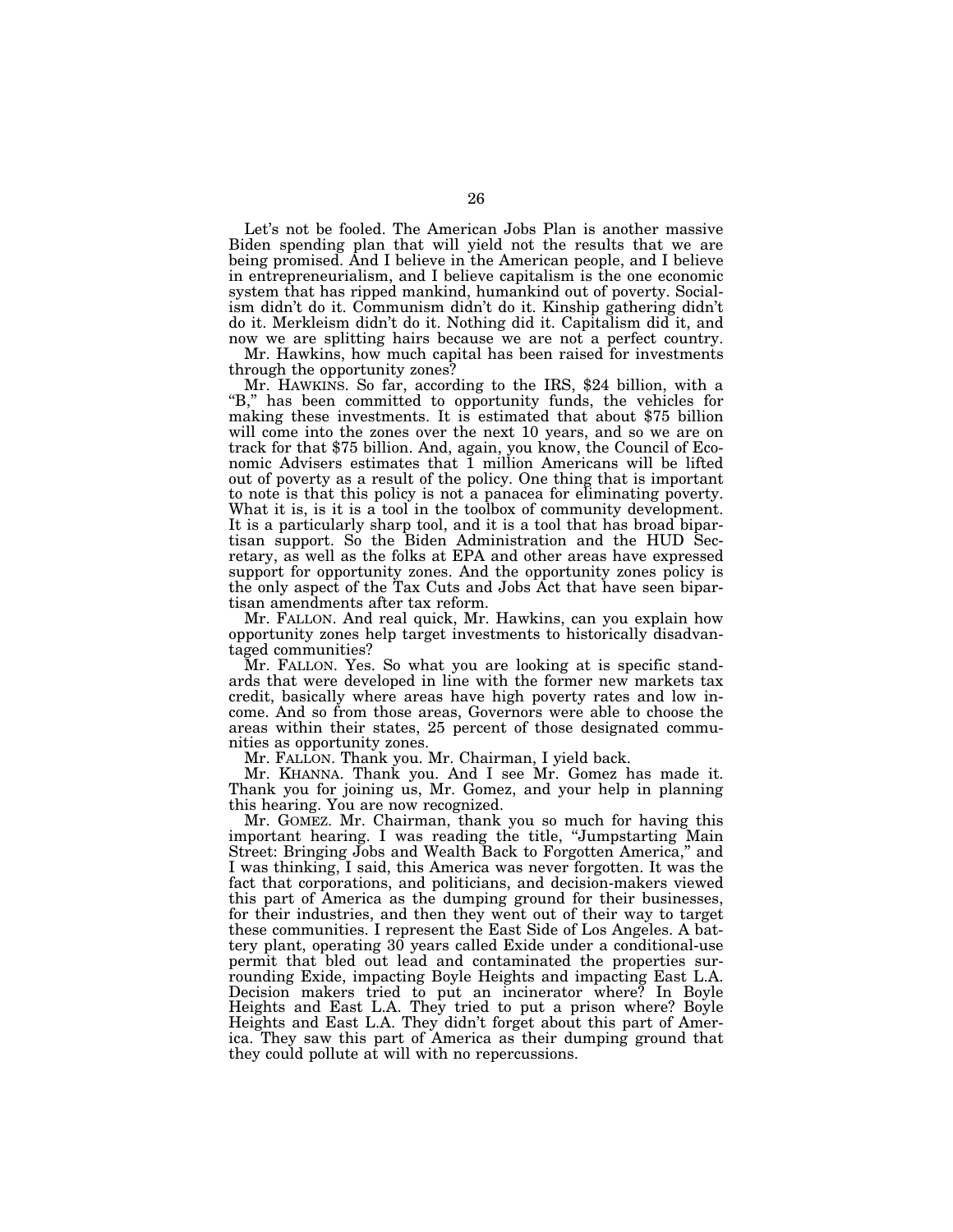So we have to take hard steps to right these wrongs, to right what has occurred, not for years, but for generations. And when I say ''policymakers,'' when they were deciding where to put highways, where did they put them? Not on the rich side of the city. Not in an affluent part of the city. They put them where the working class and the poor live and destroyed communities in the process. So we need to look at this infrastructure not only as a way to bring back jobs, but to fix and address the wrongs that have been committed for generations. But we have to do that in a way that addresses the economic disparities that exist, but also helps cleanup our air and our water, and brings things forward. In California, we did some moving in the right direction on climate change. So much more to do.

Ms. Martinez, I believe in a disproportionate investment of resources into these communities. I actually did a bill when I was in the legislature that said 50 percent of all greenhouse gas emission funds should go to these communities to address climate change, poverty, pollution. We only got 35 percent, but that is the benchmark for Biden's 40-percent mark. What do you think of this process of focusing on equity and real investment? Not just fair investment, but equitable investment?

Ms. MARTINEZ. Thank you, Congressman. Yes, you are absolutely right. One of the seminal documents written by environmental justice scholars is ''Toxic Race and Waste,'' when they researched where toxic waste sites were located all over the United States, found disproportionately located in Black and brown communities across the United States. And when they revisited that same body of research 25 years later, they had found that the problem of toxic waste, hazardous materials had actually gotten worse, not gotten better over one or two generations. So, indeed, we absolutely need to correct and course correct for the harms done in the past. Those toxins live in our body, and we have been paying with them, not only with our healthcare costs, but also with our housing values and the depression of our home values in our communities.

So right now, we have scholars, like Nicky Sheats, Ana Baptista, Paul Mohai, who have followed the road of California in helping establish cumulative impact assessments that look not only at race, income, but also where those who are hardest hit by environmental contamination live. Where is that concentrated? In our communities, and we can pinpoint with some certainty exactly where folks are most vulnerable to environmental contamination and pollution. And once we understand the geography of that poisoning of communities, we can indeed utilize tools, like the Justice 40 initiative, to target direct investment to those communities.

To Ms. Flowers' and others' testimonials, making sure that elite capture doesn't happen is the key there, so we have corporations that come in and swoop in, taking advantage of those funds that are meant to go to create jobs for low-income households, to rebuild schools, to make sure that we have adequate housing and education, and they go toward corporate profits and corporate investments for billionaires. So developing not only the safeguards for that, but absolutely directing those straight to our community for community direct investment with strong oversight to make sure that those jobs really land in the communities that are hardest hit.